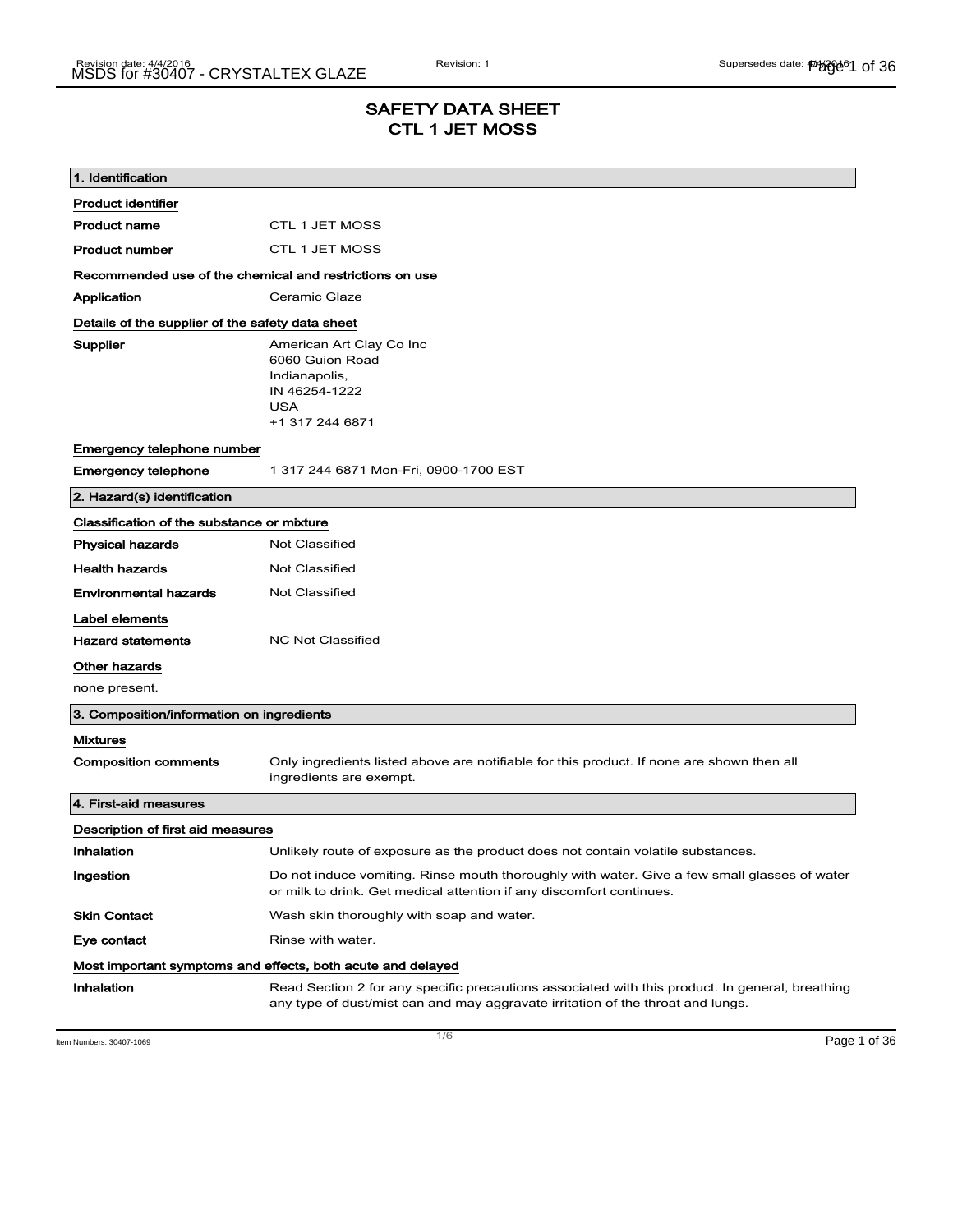# Ingestion **Read Section 2 for any specific precautions associated with the use of this product. Products** with specific warnings about ingestion will give guidance there. Skin contact **Read Section 2 for any specific precautions associated with the use of this product. In general** most ceramic glazes, clays and special products will tend to have a drying effect on the skin and may cause some sensitivity to users with sensitive skin. Eye contact **Read Section 2 for any specific precautions associated with the use of this product. In general** most ceramic and special products contain materials that maybe abrasive to eyes. Keeping materials from contacting the eyes is prudent. If contact does occur, flush with clean water, do not rub. Indication of immediate medical attention and special treatment needed Notes for the doctor Treat symptomatically. 5.Fire-fighting measures Extinguishing media Suitable extinguishing media Use fire-extinguishing media suitable for the surrounding fire. Special hazards arising from the substance or mixture Specific hazards The product is not believed to present a hazard due to its physical nature. Advice for firefighters Special protective equipment Use protective equipment appropriate for surrounding materials. for firefighters 6. Accidental release measures Personal precautions, protective equipment and emergency procedures Personal precautions For personal protection, see Section 8. Environmental precautions Environmental precautions Please read Section 2 completely. If any environmental warnings such as; H411 or H412 are listed in Section 2, please use appropriate procedures when disposing of product and container. Do not put materials into waterways or sewers. Methods and material for containment and cleaning up Methods for cleaning up Collect spillage for reclamation or absorb in vermiculite, dry sand or similar material. Reference to other sections For waste disposal, see Section 13. For personal protection, see Section 8. 7. Handling and storage Precautions for safe handling Usage precautions **Read label before use. Do not eat, drink or smoke when using this product. Good personal** hygiene procedures should be implemented. Wash hands and any other contaminated areas of the body with soap and water before leaving the work site. Conditions for safe storage, including any incompatibilities Storage precautions Store in tightly-closed, original container in a dry and cool place. Specific end uses(s) Specific end use(s) The identified uses for this product are detailed in Section 1.2. 8. Exposure Controls/personal protection

Item Numbers: 30407-1069 Page 2 of 36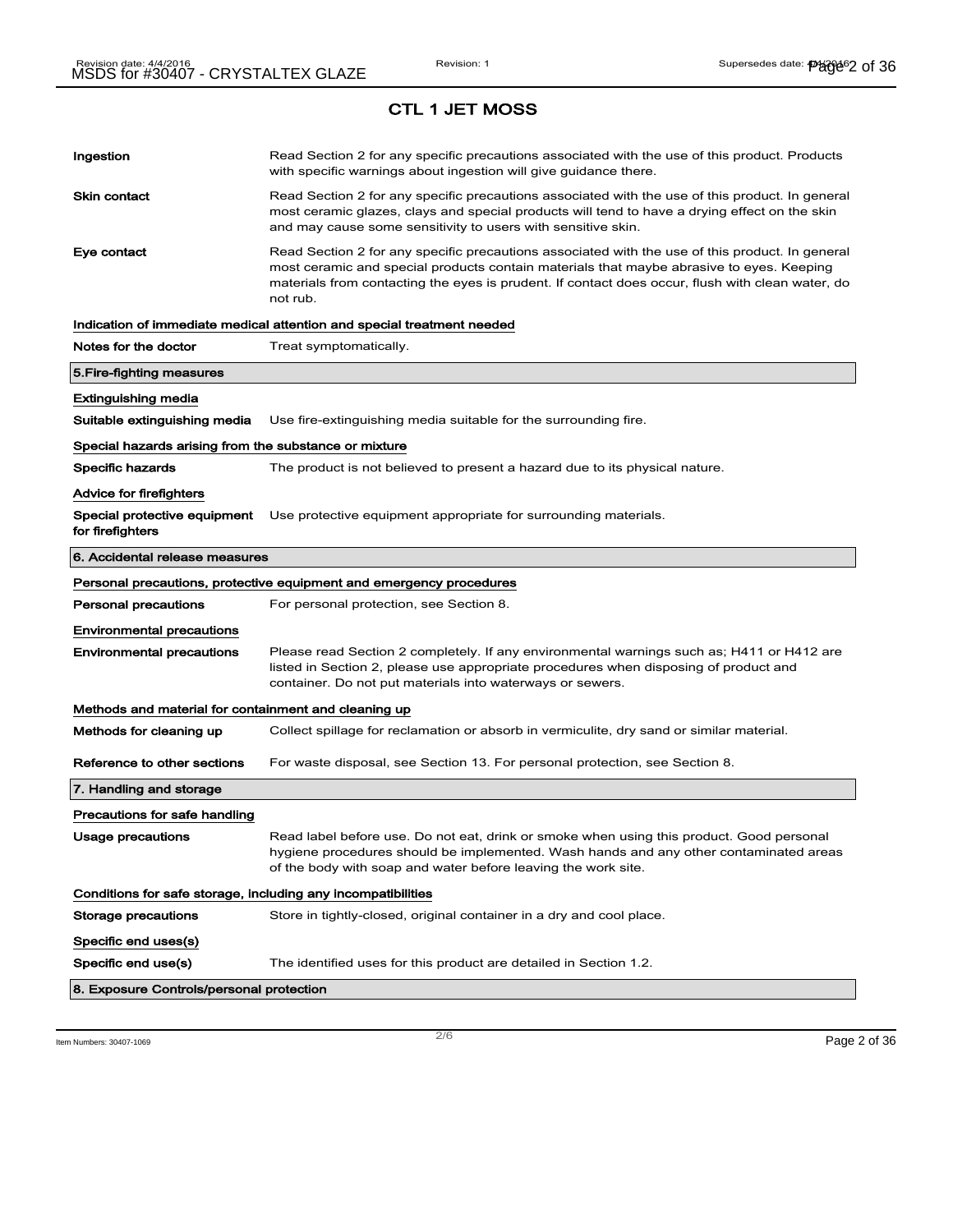| Ingredient comments                 | Only ingredients listed n Section 3 are notifiable for this product. If none are shown then all<br>ingredients are exempt.                                                                                           |
|-------------------------------------|----------------------------------------------------------------------------------------------------------------------------------------------------------------------------------------------------------------------|
| <b>Exposure controls</b>            |                                                                                                                                                                                                                      |
| Appropriate engineering<br>controls | No specific ventilations requirements unless the "FAN" pictogram is shown above or specified<br>in Section 2.                                                                                                        |
| Eye/face protection                 | No specific eye protection required unless the "EYE PROTECTION" pictogram is shown<br>above or specified in Section 2.                                                                                               |
| <b>Hand protection</b>              | No specific hand protection required unless the "HAND PROTECTION" pictogram is shown<br>above or specified in Section 2.                                                                                             |
| Hygiene measures                    | Using good personal hygiene practices is always appropriate. Keeping a clean work space,<br>cleaning up properly when done, and not eating, drinking or smoking when using this product.                             |
| <b>Respiratory protection</b>       | No specific respiratory protection required unless the "RESPIRATOR" pictogram is shown<br>above or specified in Section 2. Using the appropriate certified protection for the operation is<br>important if required. |

#### 9. Physical and Chemical Properties

## Information on basic physical and chemical properties

| Appearance                                      | Colored liquid.           |
|-------------------------------------------------|---------------------------|
| Color                                           | Various colors.           |
| Odor                                            | Almost odorless.          |
| Odor threshold                                  | No information available. |
| рH                                              | $6 - 8$                   |
| <b>Melting point</b>                            | No information available. |
| Initial boiling point and range                 | No information available. |
| <b>Flash point</b>                              | No information available. |
| <b>Evaporation rate</b>                         | No information available. |
| Flammability (solid, gas)                       | No information available. |
| Upper/lower flammability or<br>explosive limits | No information available. |
| Vapour pressure                                 | No information available. |
| <b>Relative density</b>                         | Greater than 1.0          |
| Solubility(ies)                                 | Not applicable.           |
| <b>Partition coefficient</b>                    | No information available. |
| <b>Auto-ignition temperature</b>                | Not applicable.           |
| <b>Decomposition Temperature</b>                | No information available. |
| <b>Viscosity</b>                                | No information available. |
| <b>Explosive properties</b>                     | none                      |
| <b>Oxidising properties</b>                     | none                      |
| Other information                               | Not applicable.           |

Item Numbers:  $30407-1069$   $Page 3 of 36$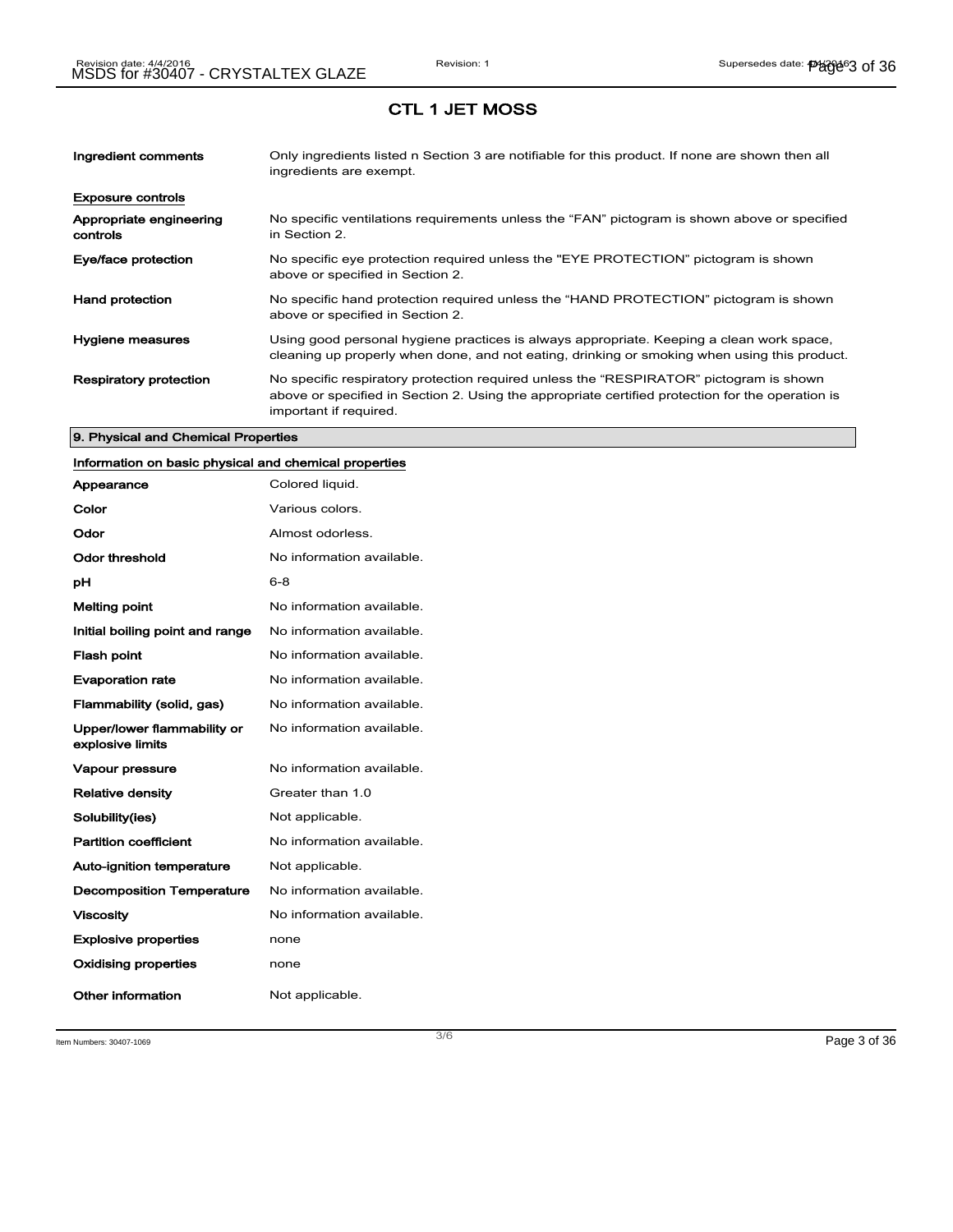| 10. Stability and reactivity               |                                                                                                                                                                                                                                                |
|--------------------------------------------|------------------------------------------------------------------------------------------------------------------------------------------------------------------------------------------------------------------------------------------------|
| Reactivity                                 | There are no known reactivity hazards associated with this product.                                                                                                                                                                            |
| <b>Stability</b>                           | No particular stability concerns.                                                                                                                                                                                                              |
| Possibility of hazardous<br>reactions      | None known.                                                                                                                                                                                                                                    |
| Conditions to avoid                        | None known.                                                                                                                                                                                                                                    |
| <b>Materials to avoid</b>                  | None known.                                                                                                                                                                                                                                    |
| <b>Hazardous decomposition</b><br>products | None known.                                                                                                                                                                                                                                    |
| 11. Toxicological information              |                                                                                                                                                                                                                                                |
| Information on toxicological effects       |                                                                                                                                                                                                                                                |
| <b>Toxicological effects</b>               | Please read Section 2 thoroughly to understand the toxicological risks, (if any) and<br>precautions for safe use (if any).                                                                                                                     |
| Skin corrosion/irritation                  |                                                                                                                                                                                                                                                |
| <b>Skin sensitization</b>                  |                                                                                                                                                                                                                                                |
| <b>Skin sensitisation</b>                  | Based on available data the classification criteria are not met.                                                                                                                                                                               |
| Eye contact                                | May cause temporary eye irritation.                                                                                                                                                                                                            |
| 12. Ecological Information                 |                                                                                                                                                                                                                                                |
| Ecotoxicity                                | Please read Section 2 completely. If any environmental warnings such as; H411 or H412 are<br>listed in Section 2, please use appropriate procedures when disposing of product and<br>container. Do not put materials into waterways or sewers. |
| Toxicity                                   |                                                                                                                                                                                                                                                |
| Toxicity                                   | Please read Section 2 completely. If any environmental warnings such as; H411 or H412 are<br>listed in Section 2, please use appropriate procedures when disposing of product and<br>container. Do not put materials into waterways or sewers. |
| Persistence and degradability              |                                                                                                                                                                                                                                                |
| Persistence and degradability              | No data available.                                                                                                                                                                                                                             |
| <b>Biodegradation</b>                      | Not inherently biodegradable.                                                                                                                                                                                                                  |
| <b>Bioaccumulative potential</b>           |                                                                                                                                                                                                                                                |
| <b>Partition coefficient</b>               | No information available.                                                                                                                                                                                                                      |
| Mobility in soil                           |                                                                                                                                                                                                                                                |
| <b>Mobility</b>                            | Semi-mobile.                                                                                                                                                                                                                                   |
| Results of PBT and vPvB assessment         |                                                                                                                                                                                                                                                |
| Results of PBT and vPvB<br>assessment      | This product does not contain any substances classified as PBT or vPvB.                                                                                                                                                                        |
| Other adverse effects                      |                                                                                                                                                                                                                                                |

Item Numbers: 30407-1069 Page 4 of 36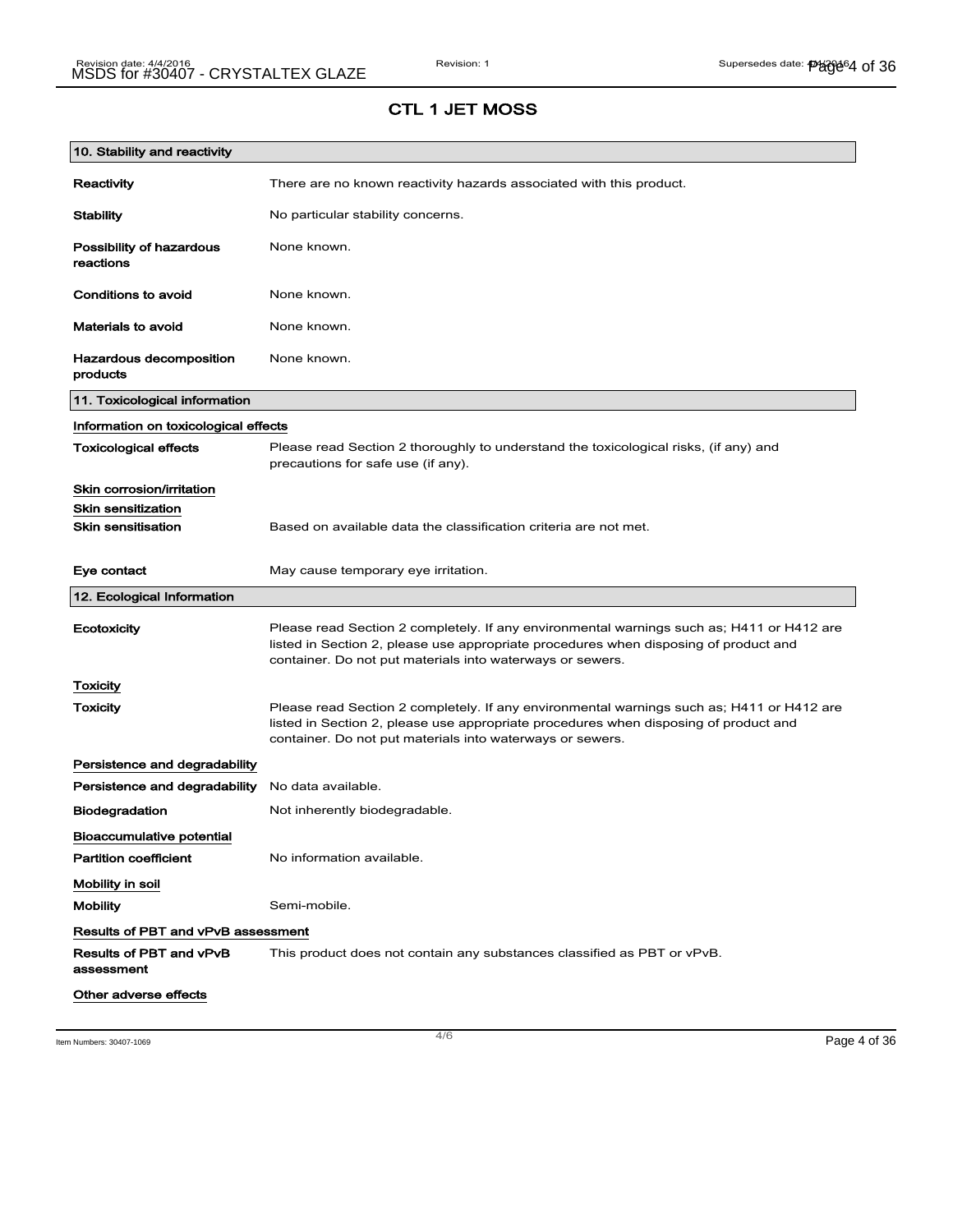| Other adverse effects                                                          | None known.                                                                                                                                                                                         |
|--------------------------------------------------------------------------------|-----------------------------------------------------------------------------------------------------------------------------------------------------------------------------------------------------|
| 13. Disposal considerations                                                    |                                                                                                                                                                                                     |
| Waste treatment methods                                                        |                                                                                                                                                                                                     |
| General information                                                            | Dispose of waste product or used containers in accordance with local regulations When<br>handling waste, the safety precautions applying to handling of the product should be<br>considered.        |
| 14. Transport information                                                      |                                                                                                                                                                                                     |
| General                                                                        | The product is not covered by international regulations on the transport of dangerous goods<br>(IMDG, IATA, DoT).                                                                                   |
| <b>UN Number</b>                                                               |                                                                                                                                                                                                     |
| Not applicable.                                                                |                                                                                                                                                                                                     |
| UN proper shipping name                                                        |                                                                                                                                                                                                     |
| Not applicable.                                                                |                                                                                                                                                                                                     |
| Transport hazard class(es)                                                     |                                                                                                                                                                                                     |
| No transport warning sign required.                                            |                                                                                                                                                                                                     |
| Packing group                                                                  |                                                                                                                                                                                                     |
| Not applicable.                                                                |                                                                                                                                                                                                     |
| <b>Environmental hazards</b>                                                   |                                                                                                                                                                                                     |
| <b>Environmentally Hazardous Substance</b>                                     | Please refer to Section 2 for any environmental hazards associated with this product. If H411/H412 warnings are shown then<br>please verify packaging and labeling requirements for larger volumes. |
| Special precautions for user                                                   |                                                                                                                                                                                                     |
| Not applicable.                                                                |                                                                                                                                                                                                     |
| Transport in bulk according to<br>Annex II of MARPOL 73/78<br>and the IBC Code | Not applicable.                                                                                                                                                                                     |
| 15. Regulatory information                                                     |                                                                                                                                                                                                     |
| US State Regulations                                                           |                                                                                                                                                                                                     |
| None of the ingredients are listed or exempt.                                  | California Proposition 65 Carcinogens and Reproductive Toxins                                                                                                                                       |
| Inventories                                                                    |                                                                                                                                                                                                     |

Canada - DSL/NDSL All the ingredients are listed or exempt.

US - TSCA All the ingredients are listed or exempt.

#### US - TSCA 12(b) Export Notification

All the ingredients are listed or exempt.

#### 16. Other information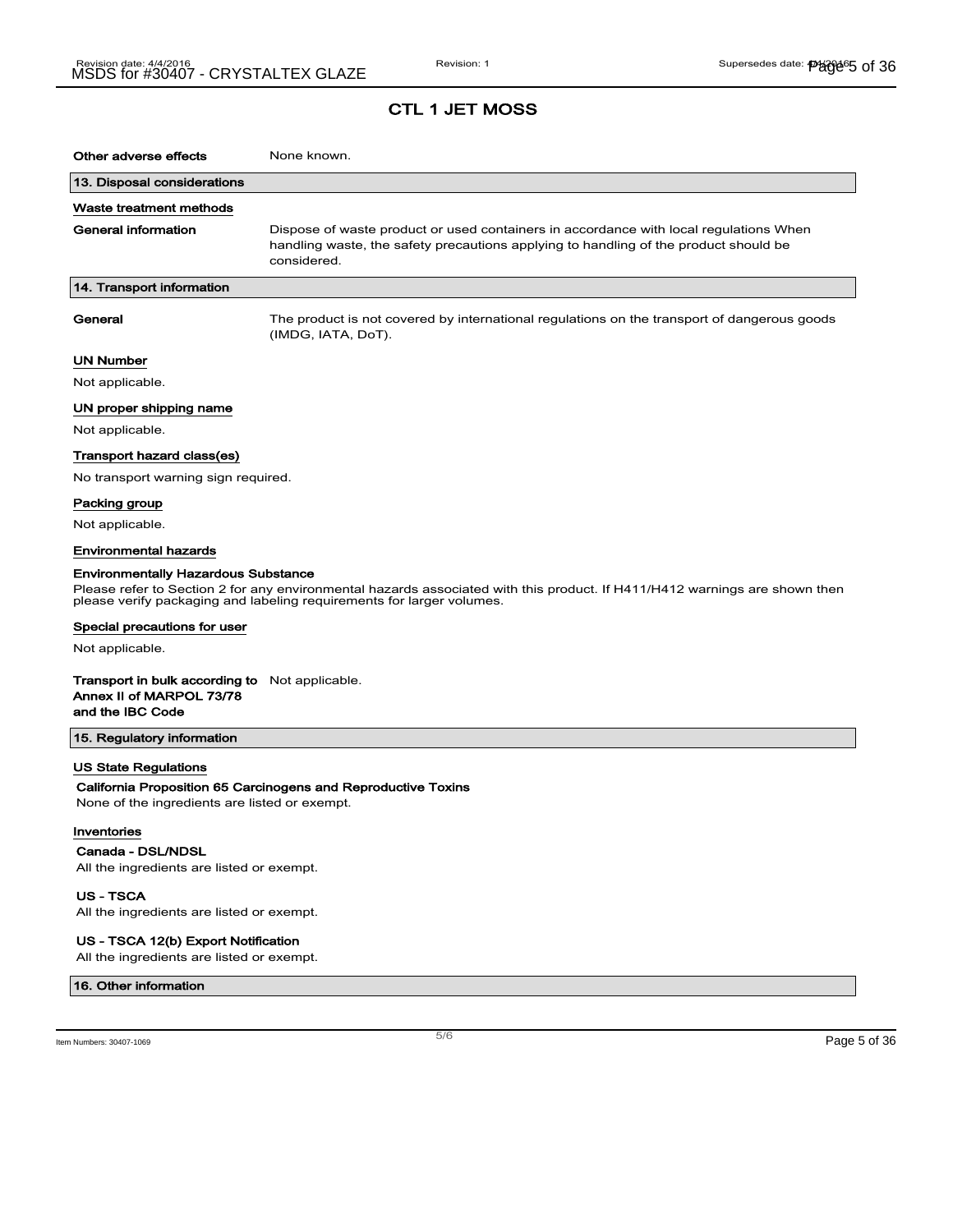| General information  | The following are the top 5 materials by weight listed for New Jersey (if applicable):- Water<br>7732-18-5, Non Lead Frit65997-18-4, Hydrated Aluminum Silicate1332-58-7, Calcium Silicate<br>13983-17-0<br>Various Pigments |
|----------------------|------------------------------------------------------------------------------------------------------------------------------------------------------------------------------------------------------------------------------|
| <b>Revision date</b> | 4/4/2016                                                                                                                                                                                                                     |
| Revision             |                                                                                                                                                                                                                              |
| Supersedes date      | 4/4/2016                                                                                                                                                                                                                     |
| SDS No.              | 4980                                                                                                                                                                                                                         |

This information relates only to the specific material designated and may not be valid for such material used in combination<br>with any other materials or in any process. Such information is, to the best of the company's kn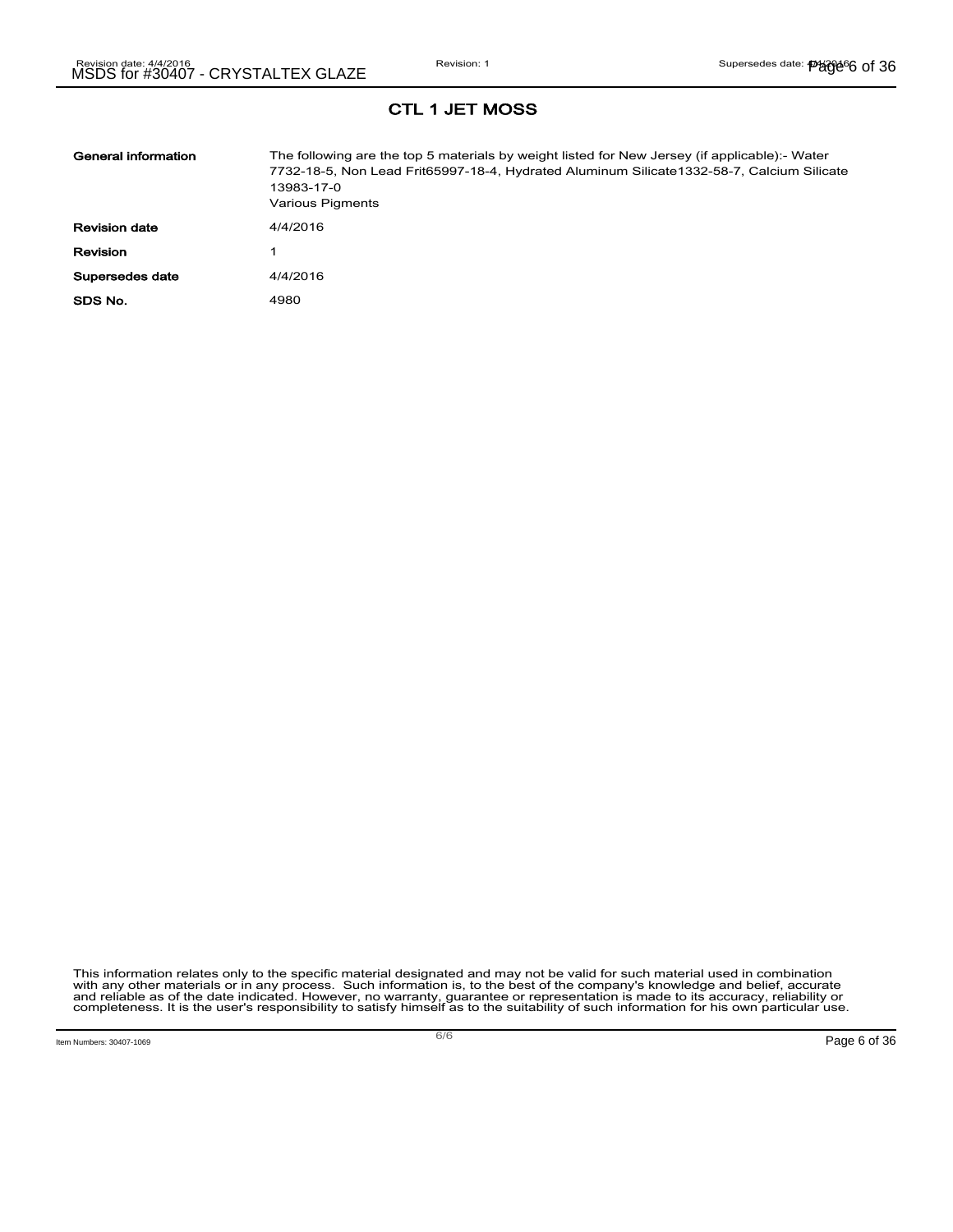## SAFETY DATA SHEET CTL 10 PEPPERMINT ICE

| 1. Identification                                       |                                                                                                                                                                                    |
|---------------------------------------------------------|------------------------------------------------------------------------------------------------------------------------------------------------------------------------------------|
| <b>Product identifier</b>                               |                                                                                                                                                                                    |
| <b>Product name</b>                                     | <b>CTL 10 PEPPERMINT ICE</b>                                                                                                                                                       |
| <b>Product number</b>                                   | <b>CTL 10 PEPPERMINT ICE</b>                                                                                                                                                       |
| Recommended use of the chemical and restrictions on use |                                                                                                                                                                                    |
| Application                                             | Ceramic Glaze                                                                                                                                                                      |
| Details of the supplier of the safety data sheet        |                                                                                                                                                                                    |
| Supplier                                                | American Art Clay Co Inc<br>6060 Guion Road<br>Indianapolis,<br>IN 46254-1222<br>USA<br>+1 317 244 6871                                                                            |
| Emergency telephone number                              |                                                                                                                                                                                    |
| Emergency telephone                                     | 1 317 244 6871 Mon-Fri, 0900-1700 EST                                                                                                                                              |
| 2. Hazard(s) identification                             |                                                                                                                                                                                    |
| Classification of the substance or mixture              |                                                                                                                                                                                    |
| <b>Physical hazards</b>                                 | Not Classified                                                                                                                                                                     |
| <b>Health hazards</b>                                   | Not Classified                                                                                                                                                                     |
| Label elements                                          |                                                                                                                                                                                    |
| <b>Hazard statements</b>                                | <b>NC Not Classified</b>                                                                                                                                                           |
| Other hazards                                           |                                                                                                                                                                                    |
| none present.                                           |                                                                                                                                                                                    |
| 3. Composition/information on ingredients               |                                                                                                                                                                                    |
| Mixtures                                                |                                                                                                                                                                                    |
| <b>Composition comments</b>                             | Only ingredients listed above are notifiable for this product. If none are shown then all<br>ingredients are exempt.                                                               |
| 4. First-aid measures                                   |                                                                                                                                                                                    |
| Description of first aid measures                       |                                                                                                                                                                                    |
| Inhalation                                              | Unlikely route of exposure as the product does not contain volatile substances.                                                                                                    |
| Ingestion                                               | Do not induce vomiting. Rinse mouth thoroughly with water. Give a few small glasses of water<br>or milk to drink. Get medical attention if any discomfort continues.               |
| <b>Skin Contact</b>                                     | Wash skin thoroughly with soap and water.                                                                                                                                          |
| Eye contact                                             | Rinse with water.                                                                                                                                                                  |
|                                                         | Most important symptoms and effects, both acute and delayed                                                                                                                        |
| <b>Inhalation</b>                                       | Read Section 2 for any specific precautions associated with this product. In general, breathing<br>any type of dust/mist can and may aggravate irritation of the throat and lungs. |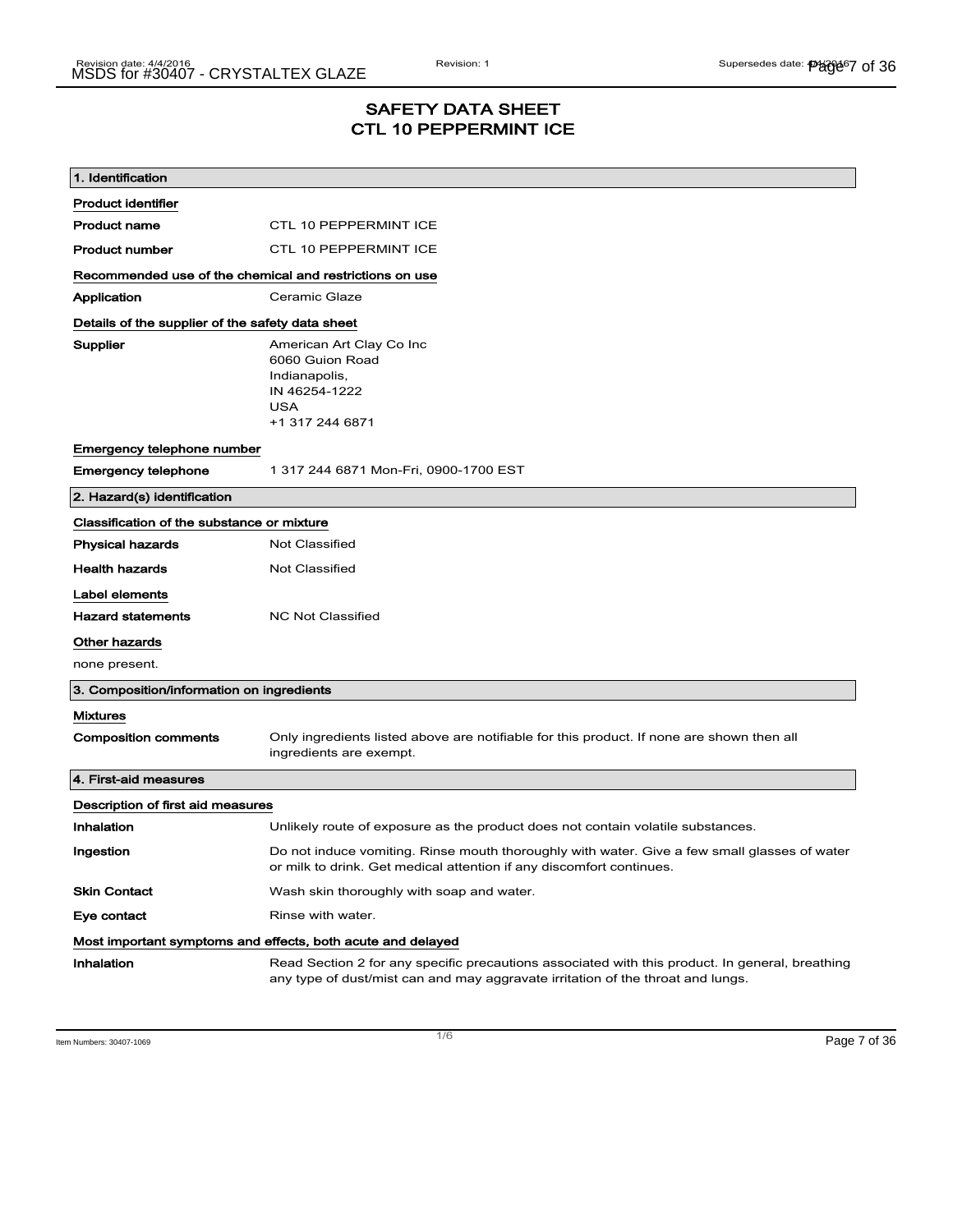| Ingestion                                                    | Read Section 2 for any specific precautions associated with the use of this product. Products<br>with specific warnings about ingestion will give guidance there.                                                                                                                                           |
|--------------------------------------------------------------|-------------------------------------------------------------------------------------------------------------------------------------------------------------------------------------------------------------------------------------------------------------------------------------------------------------|
| Skin contact                                                 | Read Section 2 for any specific precautions associated with the use of this product. In general<br>most ceramic glazes, clays and special products will tend to have a drying effect on the skin<br>and may cause some sensitivity to users with sensitive skin.                                            |
| Eye contact                                                  | Read Section 2 for any specific precautions associated with the use of this product. In general<br>most ceramic and special products contain materials that maybe abrasive to eyes. Keeping<br>materials from contacting the eyes is prudent. If contact does occur, flush with clean water, do<br>not rub. |
|                                                              | Indication of immediate medical attention and special treatment needed                                                                                                                                                                                                                                      |
| Notes for the doctor                                         | Treat symptomatically.                                                                                                                                                                                                                                                                                      |
| 5.Fire-fighting measures                                     |                                                                                                                                                                                                                                                                                                             |
| Extinguishing media                                          |                                                                                                                                                                                                                                                                                                             |
| Suitable extinguishing media                                 | Use fire-extinguishing media suitable for the surrounding fire.                                                                                                                                                                                                                                             |
| Special hazards arising from the substance or mixture        |                                                                                                                                                                                                                                                                                                             |
| Specific hazards                                             | The product is not believed to present a hazard due to its physical nature.                                                                                                                                                                                                                                 |
| Advice for firefighters                                      |                                                                                                                                                                                                                                                                                                             |
| Special protective equipment<br>for firefighters             | Use protective equipment appropriate for surrounding materials.                                                                                                                                                                                                                                             |
| 6. Accidental release measures                               |                                                                                                                                                                                                                                                                                                             |
|                                                              | Personal precautions, protective equipment and emergency procedures                                                                                                                                                                                                                                         |
| <b>Personal precautions</b>                                  | For personal protection, see Section 8.                                                                                                                                                                                                                                                                     |
| Environmental precautions                                    |                                                                                                                                                                                                                                                                                                             |
| Environmental precautions                                    | Please read Section 2 completely. If any environmental warnings such as; H411 or H412 are<br>listed in Section 2, please use appropriate procedures when disposing of product and<br>container. Do not put materials into waterways or sewers.                                                              |
| Methods and material for containment and cleaning up         |                                                                                                                                                                                                                                                                                                             |
| Methods for cleaning up                                      | Collect spillage for reclamation or absorb in vermiculite, dry sand or similar material.                                                                                                                                                                                                                    |
| Reference to other sections                                  | For waste disposal, see Section 13. For personal protection, see Section 8.                                                                                                                                                                                                                                 |
| 7. Handling and storage                                      |                                                                                                                                                                                                                                                                                                             |
| Precautions for safe handling                                |                                                                                                                                                                                                                                                                                                             |
| Usage precautions                                            | Read label before use. Do not eat, drink or smoke when using this product. Good personal                                                                                                                                                                                                                    |
|                                                              | hygiene procedures should be implemented. Wash hands and any other contaminated areas<br>of the body with soap and water before leaving the work site.                                                                                                                                                      |
| Conditions for safe storage, including any incompatibilities |                                                                                                                                                                                                                                                                                                             |
| Storage precautions                                          | Store in tightly-closed, original container in a dry and cool place.                                                                                                                                                                                                                                        |
| Specific end uses(s)                                         |                                                                                                                                                                                                                                                                                                             |
| Specific end use(s)                                          | The identified uses for this product are detailed in Section 1.2.                                                                                                                                                                                                                                           |
| 8. Exposure Controls/personal protection                     |                                                                                                                                                                                                                                                                                                             |

Item Numbers:  $30407-1069$   $Page 8 of 36$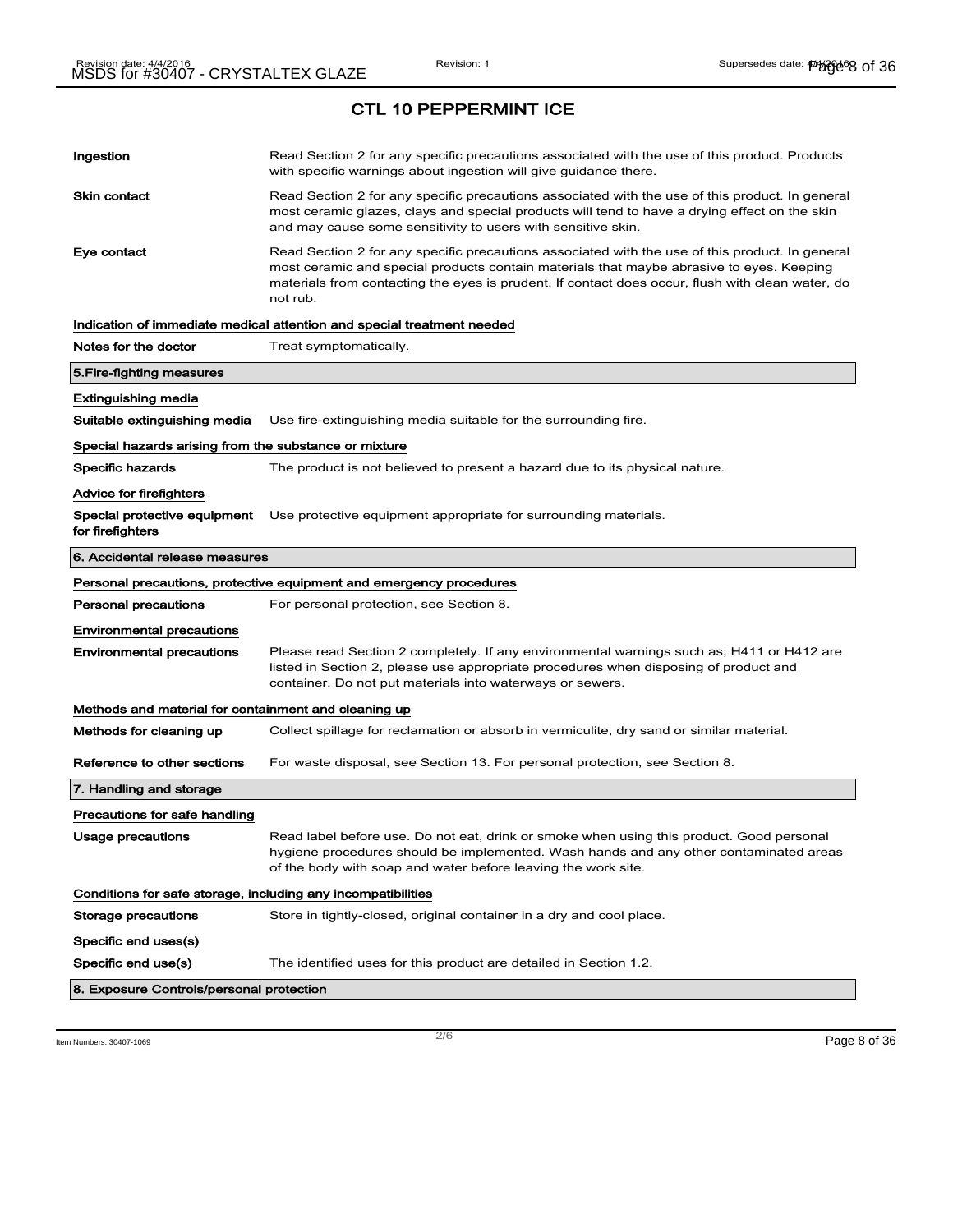| Ingredient comments                 | Only ingredients listed n Section 3 are notifiable for this product. If none are shown then all<br>ingredients are exempt.                                                                                           |
|-------------------------------------|----------------------------------------------------------------------------------------------------------------------------------------------------------------------------------------------------------------------|
| <b>Exposure controls</b>            |                                                                                                                                                                                                                      |
| Appropriate engineering<br>controls | No specific ventilations requirements unless the "FAN" pictogram is shown above or specified<br>in Section 2.                                                                                                        |
| Eye/face protection                 | No specific eye protection required unless the "EYE PROTECTION" pictogram is shown<br>above or specified in Section 2.                                                                                               |
| <b>Hand protection</b>              | No specific hand protection required unless the "HAND PROTECTION" pictogram is shown<br>above or specified in Section 2.                                                                                             |
| Hygiene measures                    | Using good personal hygiene practices is always appropriate. Keeping a clean work space,<br>cleaning up properly when done, and not eating, drinking or smoking when using this product.                             |
| <b>Respiratory protection</b>       | No specific respiratory protection required unless the "RESPIRATOR" pictogram is shown<br>above or specified in Section 2. Using the appropriate certified protection for the operation is<br>important if required. |

#### 9. Physical and Chemical Properties

## Information on basic physical and chemical properties

| Appearance                                      | Colored liquid.           |
|-------------------------------------------------|---------------------------|
| Color                                           | Various colors.           |
| Odor                                            | Almost odorless.          |
| Odor threshold                                  | No information available. |
| рH                                              | $6 - 8$                   |
| <b>Melting point</b>                            | No information available. |
| Initial boiling point and range                 | No information available. |
| <b>Flash point</b>                              | No information available. |
| <b>Evaporation rate</b>                         | No information available. |
| Flammability (solid, gas)                       | No information available. |
| Upper/lower flammability or<br>explosive limits | No information available. |
| Vapour pressure                                 | No information available. |
| <b>Relative density</b>                         | Greater than 1.0          |
| Solubility(ies)                                 | Not applicable.           |
| <b>Partition coefficient</b>                    | No information available. |
| <b>Auto-ignition temperature</b>                | Not applicable.           |
| <b>Decomposition Temperature</b>                | No information available. |
| <b>Viscosity</b>                                | No information available. |
| <b>Explosive properties</b>                     | none                      |
| <b>Oxidising properties</b>                     | none                      |
| Other information                               | Not applicable.           |

Item Numbers: 30407-1069 Page 9 of 36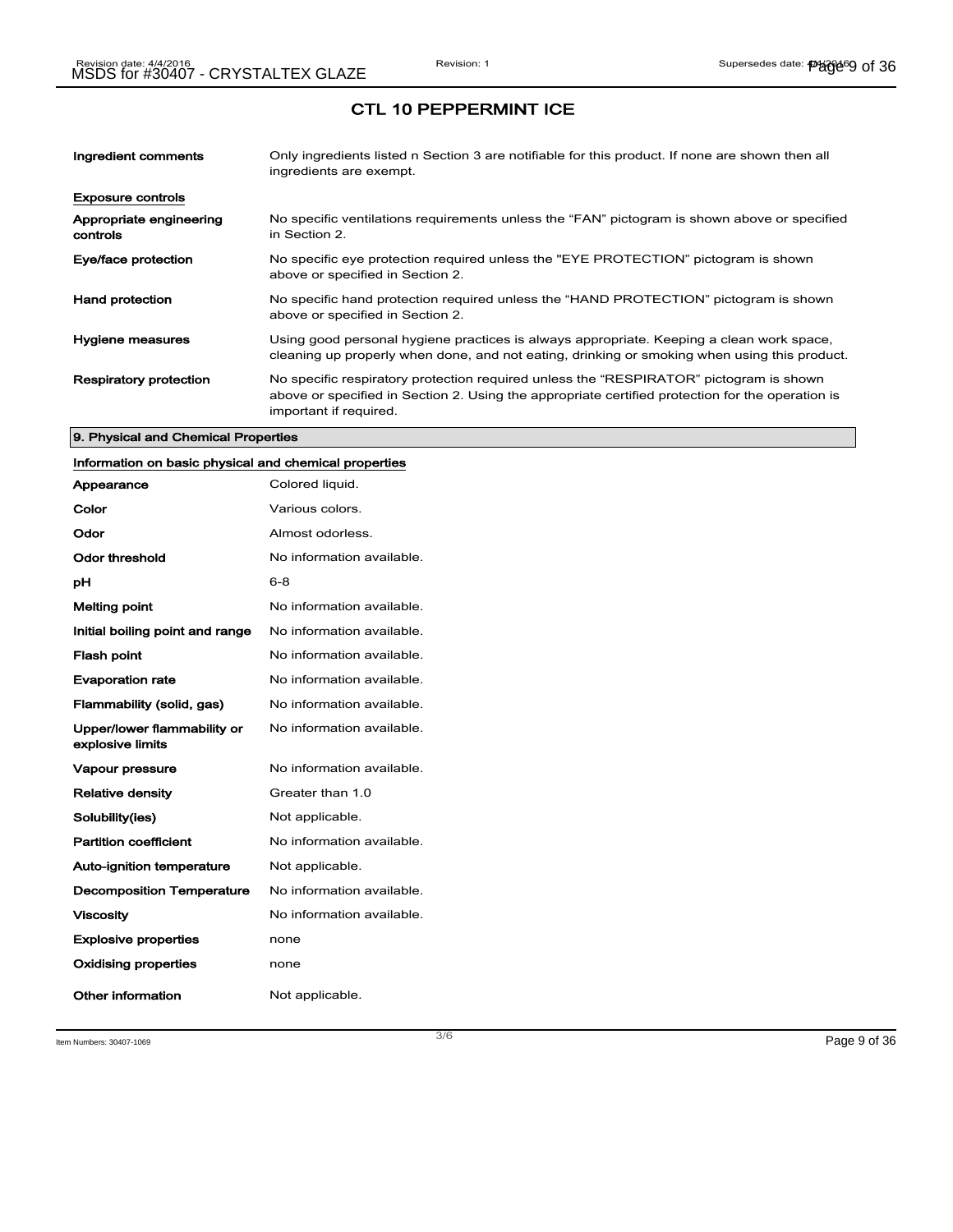| 10. Stability and reactivity              |                                                                                                                                                                                                                                                |
|-------------------------------------------|------------------------------------------------------------------------------------------------------------------------------------------------------------------------------------------------------------------------------------------------|
| Reactivity                                | There are no known reactivity hazards associated with this product.                                                                                                                                                                            |
| Stability                                 | No particular stability concerns.                                                                                                                                                                                                              |
| Possibility of hazardous<br>reactions     | None known.                                                                                                                                                                                                                                    |
| Conditions to avoid                       | None known.                                                                                                                                                                                                                                    |
| <b>Materials to avoid</b>                 | None known.                                                                                                                                                                                                                                    |
| Hazardous decomposition<br>products       | None known.                                                                                                                                                                                                                                    |
| 11. Toxicological information             |                                                                                                                                                                                                                                                |
| Information on toxicological effects      |                                                                                                                                                                                                                                                |
| <b>Toxicological effects</b>              | Please read Section 2 thoroughly to understand the toxicological risks, (if any) and<br>precautions for safe use (if any).                                                                                                                     |
| Skin corrosion/irritation                 |                                                                                                                                                                                                                                                |
| Skin sensitization                        |                                                                                                                                                                                                                                                |
| <b>Skin sensitisation</b>                 | Based on available data the classification criteria are not met.                                                                                                                                                                               |
| Eye contact                               | May cause temporary eye irritation.                                                                                                                                                                                                            |
| 12. Ecological Information                |                                                                                                                                                                                                                                                |
| Ecotoxicity                               | Please read Section 2 completely. If any environmental warnings such as; H411 or H412 are<br>listed in Section 2, please use appropriate procedures when disposing of product and<br>container. Do not put materials into waterways or sewers. |
| Toxicity                                  |                                                                                                                                                                                                                                                |
| Toxicity                                  | Please read Section 2 completely. If any environmental warnings such as; H411 or H412 are<br>listed in Section 2, please use appropriate procedures when disposing of product and<br>container. Do not put materials into waterways or sewers. |
| Persistence and degradability             |                                                                                                                                                                                                                                                |
| Persistence and degradability             | No data available.                                                                                                                                                                                                                             |
| <b>Biodegradation</b>                     | Not inherently biodegradable.                                                                                                                                                                                                                  |
| Bioaccumulative potential                 |                                                                                                                                                                                                                                                |
| <b>Partition coefficient</b>              | No information available.                                                                                                                                                                                                                      |
| Mobility in soil                          |                                                                                                                                                                                                                                                |
| <b>Mobility</b>                           | Semi-mobile.                                                                                                                                                                                                                                   |
| <b>Results of PBT and vPvB assessment</b> |                                                                                                                                                                                                                                                |
| Results of PBT and vPvB<br>assessment     | This product does not contain any substances classified as PBT or vPvB.                                                                                                                                                                        |
| Other adverse effects                     |                                                                                                                                                                                                                                                |

Item Numbers: 30407-1069 Page 10 of 36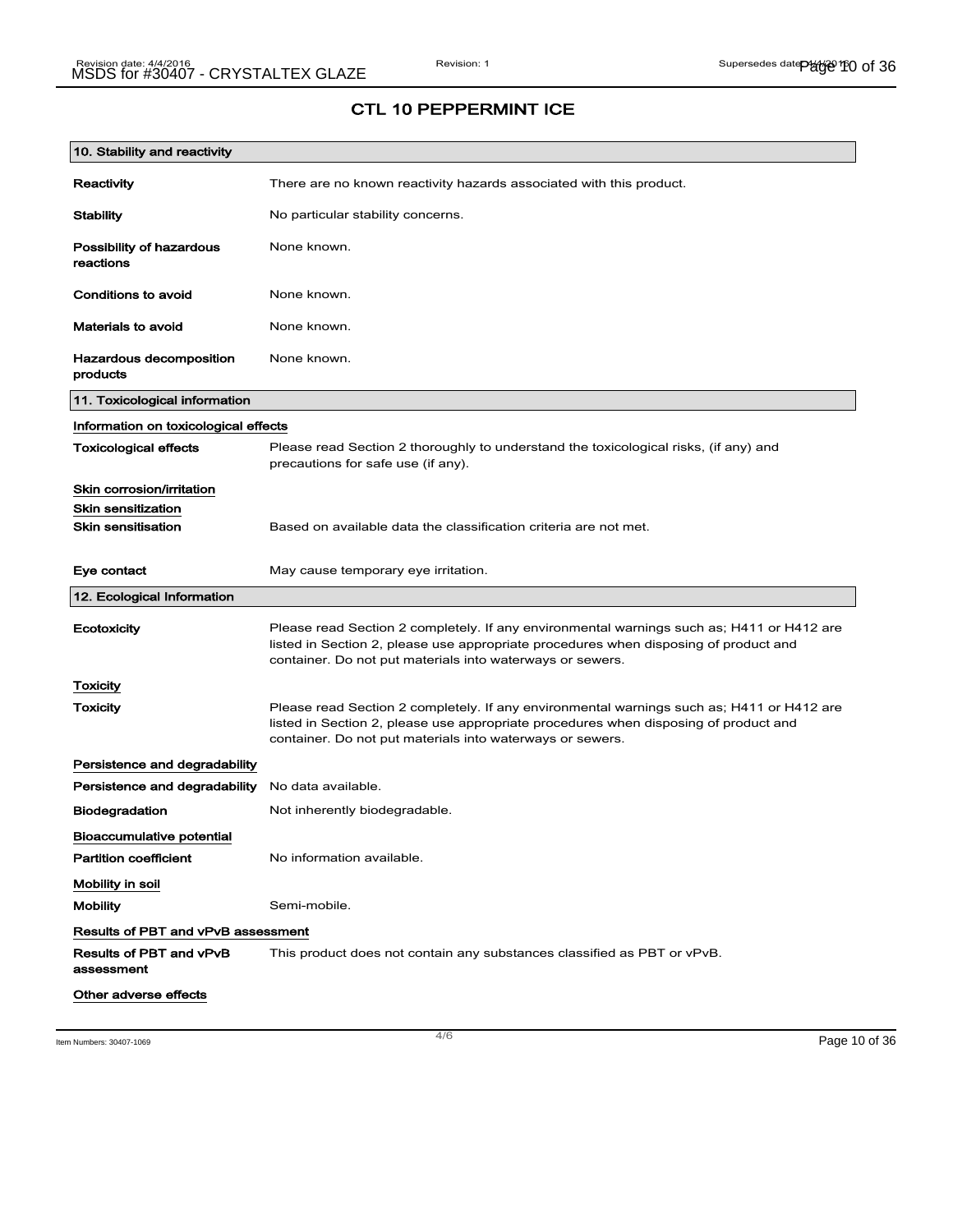| Other adverse effects                                                                                 | None known.                                                                                                                                                                                         |
|-------------------------------------------------------------------------------------------------------|-----------------------------------------------------------------------------------------------------------------------------------------------------------------------------------------------------|
| 13. Disposal considerations                                                                           |                                                                                                                                                                                                     |
| Waste treatment methods                                                                               |                                                                                                                                                                                                     |
| General information                                                                                   | Dispose of waste product or used containers in accordance with local regulations When<br>handling waste, the safety precautions applying to handling of the product should be<br>considered.        |
| 14. Transport information                                                                             |                                                                                                                                                                                                     |
| General                                                                                               | The product is not covered by international regulations on the transport of dangerous goods<br>(IMDG, IATA, DoT).                                                                                   |
| UN Number                                                                                             |                                                                                                                                                                                                     |
| Not applicable.                                                                                       |                                                                                                                                                                                                     |
| UN proper shipping name                                                                               |                                                                                                                                                                                                     |
| Not applicable.                                                                                       |                                                                                                                                                                                                     |
| Transport hazard class(es)                                                                            |                                                                                                                                                                                                     |
| No transport warning sign required.                                                                   |                                                                                                                                                                                                     |
| Packing group                                                                                         |                                                                                                                                                                                                     |
| Not applicable.                                                                                       |                                                                                                                                                                                                     |
| Environmental hazards                                                                                 |                                                                                                                                                                                                     |
| <b>Environmentally Hazardous Substance</b>                                                            |                                                                                                                                                                                                     |
|                                                                                                       | Please refer to Section 2 for any environmental hazards associated with this product. If H411/H412 warnings are shown then<br>please verify packaging and labeling requirements for larger volumes. |
| Special precautions for user                                                                          |                                                                                                                                                                                                     |
| Not applicable.                                                                                       |                                                                                                                                                                                                     |
| <b>Transport in bulk according to</b> Not applicable.<br>Annex II of MARPOL 73/78<br>and the IBC Code |                                                                                                                                                                                                     |
| 15. Regulatory information                                                                            |                                                                                                                                                                                                     |
| US State Regulations                                                                                  |                                                                                                                                                                                                     |
|                                                                                                       | California Proposition 65 Carcinogens and Reproductive Toxins                                                                                                                                       |
| None of the ingredients are listed or exempt.                                                         |                                                                                                                                                                                                     |
| Inventories                                                                                           |                                                                                                                                                                                                     |
| Canada - DSL/NDSL                                                                                     |                                                                                                                                                                                                     |
| All the ingredients are listed or exempt.                                                             |                                                                                                                                                                                                     |

US - TSCA

All the ingredients are listed or exempt.

#### US - TSCA 12(b) Export Notification

All the ingredients are listed or exempt.

### 16. Other information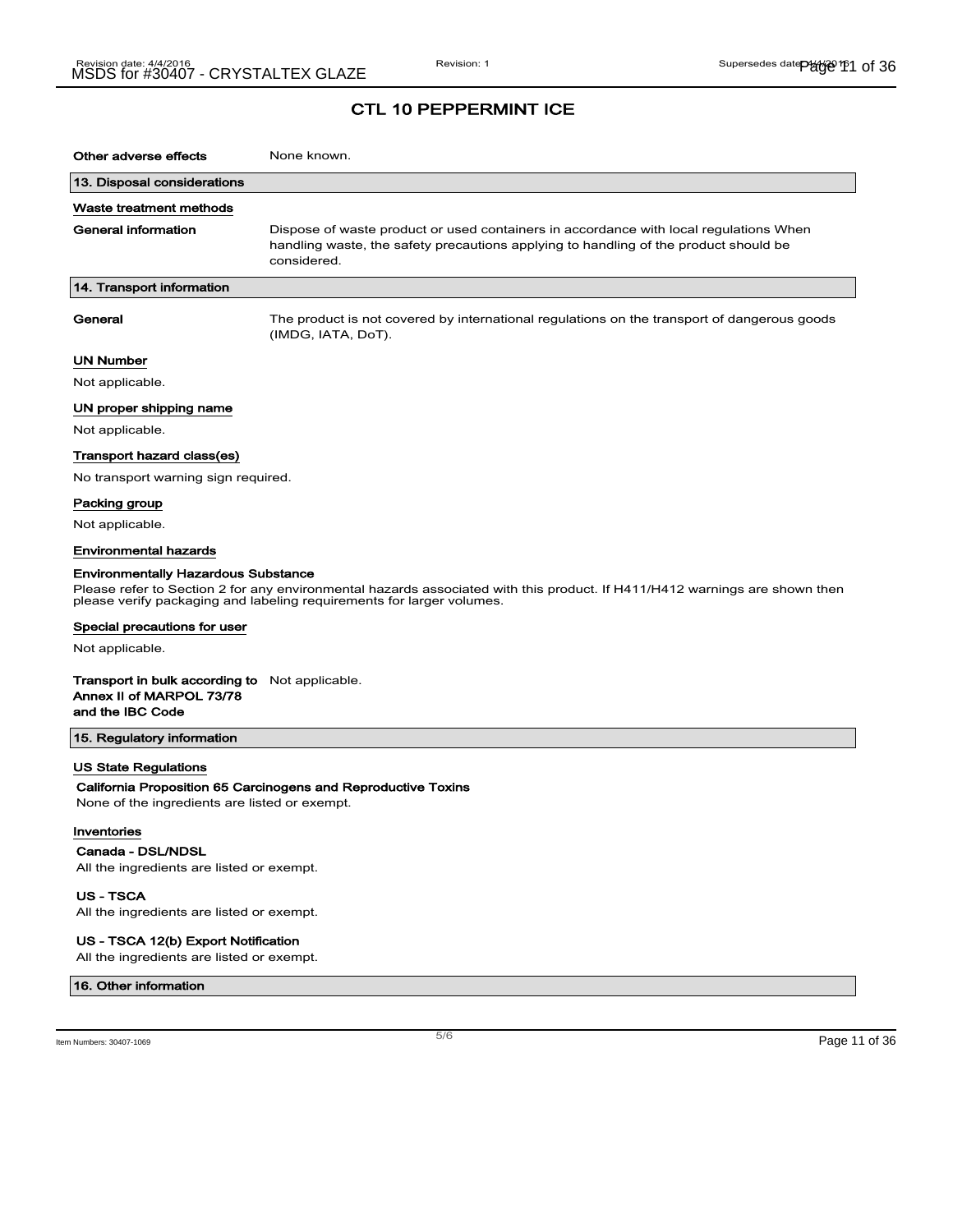| General information  | The following are the top 5 materials by weight listed for New Jersey (if applicable):- Water<br>7732-18-5, Non Lead Frit65997-18-4, Hydrated Aluminum Silicate1332-58-7, Calcium Silicate<br>13983-17-0<br>Various Pigments |
|----------------------|------------------------------------------------------------------------------------------------------------------------------------------------------------------------------------------------------------------------------|
| <b>Revision date</b> | 4/4/2016                                                                                                                                                                                                                     |
| Revision             |                                                                                                                                                                                                                              |
| Supersedes date      | 4/4/2016                                                                                                                                                                                                                     |
| SDS No.              | 4981                                                                                                                                                                                                                         |

This information relates only to the specific material designated and may not be valid for such material used in combination<br>with any other materials or in any process. Such information is, to the best of the company's kn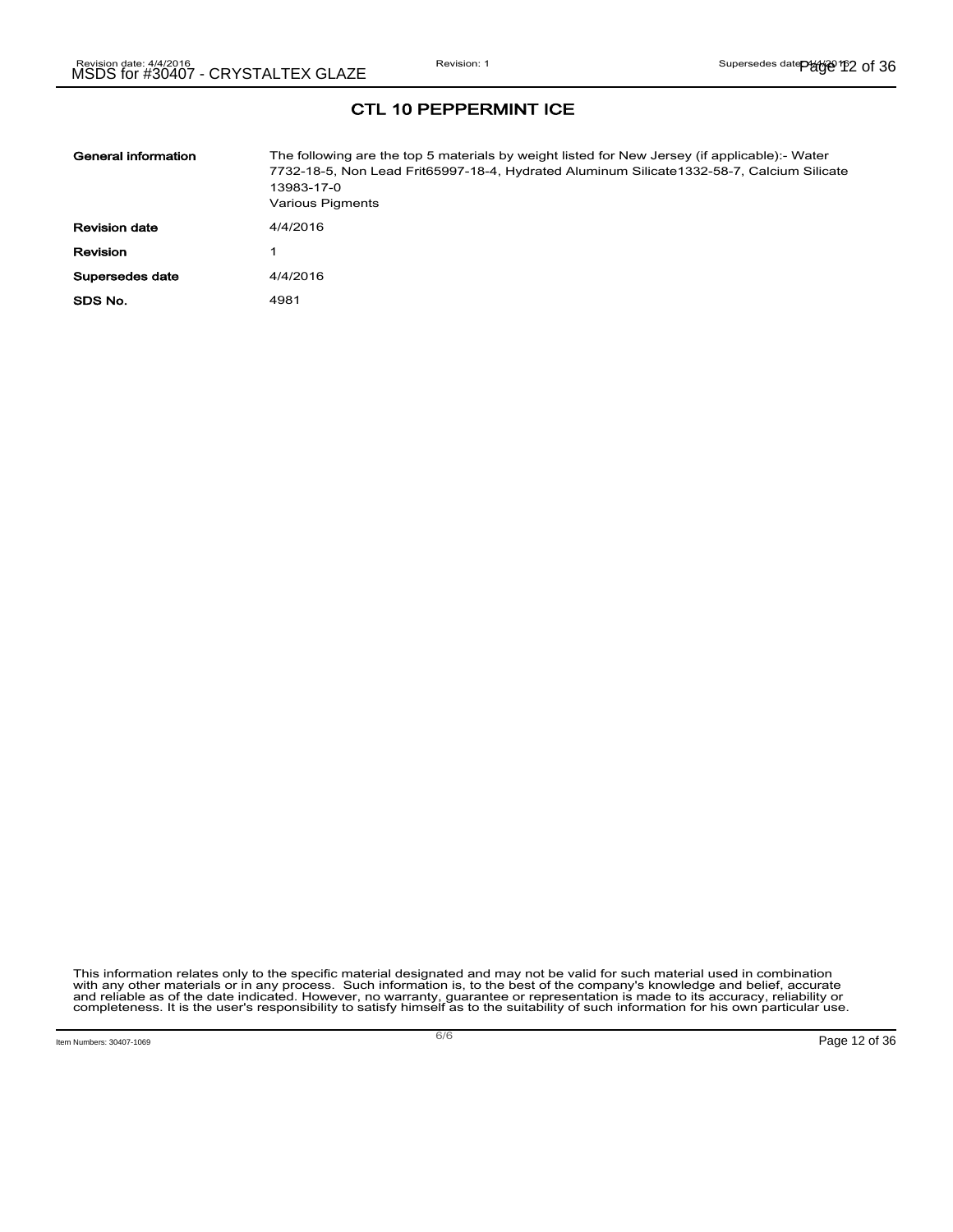## SAFETY DATA SHEET CTL 22 MILKY WAY

| 1. Identification                                       |                                                                                                                                                                                    |
|---------------------------------------------------------|------------------------------------------------------------------------------------------------------------------------------------------------------------------------------------|
| <b>Product identifier</b>                               |                                                                                                                                                                                    |
| <b>Product name</b>                                     | CTL 22 MILKY WAY                                                                                                                                                                   |
| <b>Product number</b>                                   | CTL 22 MILKY WAY                                                                                                                                                                   |
| Recommended use of the chemical and restrictions on use |                                                                                                                                                                                    |
| Application                                             | Ceramic Glaze                                                                                                                                                                      |
| Details of the supplier of the safety data sheet        |                                                                                                                                                                                    |
| Supplier                                                | American Art Clay Co Inc<br>6060 Guion Road<br>Indianapolis,<br>IN 46254-1222<br><b>USA</b><br>+1 317 244 6871                                                                     |
| Emergency telephone number                              |                                                                                                                                                                                    |
| <b>Emergency telephone</b>                              | 1 317 244 6871 Mon-Fri, 0900-1700 EST                                                                                                                                              |
| 2. Hazard(s) identification                             |                                                                                                                                                                                    |
| Classification of the substance or mixture              |                                                                                                                                                                                    |
| <b>Physical hazards</b>                                 | <b>Not Classified</b>                                                                                                                                                              |
| <b>Health hazards</b>                                   | Not Classified                                                                                                                                                                     |
| <b>Environmental hazards</b>                            | Not Classified                                                                                                                                                                     |
| Label elements                                          |                                                                                                                                                                                    |
| <b>Hazard statements</b>                                | <b>NC Not Classified</b>                                                                                                                                                           |
| Other hazards                                           |                                                                                                                                                                                    |
| none present.                                           |                                                                                                                                                                                    |
| 3. Composition/information on ingredients               |                                                                                                                                                                                    |
| <b>Mixtures</b>                                         |                                                                                                                                                                                    |
| <b>Composition comments</b>                             | Only ingredients listed above are notifiable for this product. If none are shown then all<br>ingredients are exempt.                                                               |
| 4. First-aid measures                                   |                                                                                                                                                                                    |
| Description of first aid measures                       |                                                                                                                                                                                    |
| Inhalation                                              | Unlikely route of exposure as the product does not contain volatile substances.                                                                                                    |
| Ingestion                                               | Do not induce vomiting. Rinse mouth thoroughly with water. Give a few small glasses of water<br>or milk to drink. Get medical attention if any discomfort continues.               |
| <b>Skin Contact</b>                                     | Wash skin thoroughly with soap and water.                                                                                                                                          |
| Eye contact                                             | Rinse with water.                                                                                                                                                                  |
|                                                         | Most important symptoms and effects, both acute and delayed                                                                                                                        |
| Inhalation                                              | Read Section 2 for any specific precautions associated with this product. In general, breathing<br>any type of dust/mist can and may aggravate irritation of the throat and lungs. |

Item Numbers: 30407-1069 Page 13 of 36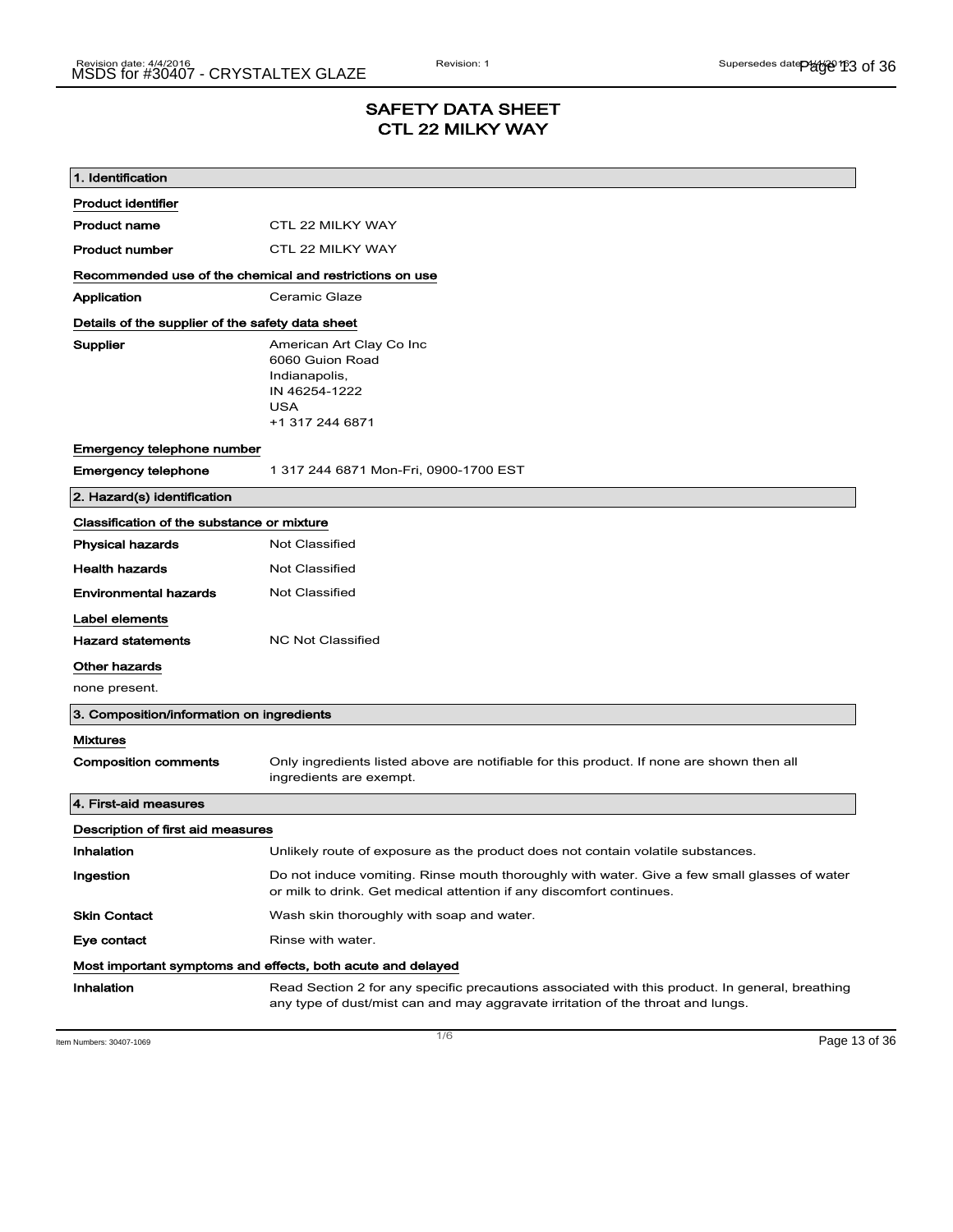# Ingestion **Read Section 2 for any specific precautions associated with the use of this product. Products** with specific warnings about ingestion will give guidance there. Skin contact **Read Section 2 for any specific precautions associated with the use of this product. In general** most ceramic glazes, clays and special products will tend to have a drying effect on the skin and may cause some sensitivity to users with sensitive skin. Eye contact **Read Section 2 for any specific precautions associated with the use of this product. In general** most ceramic and special products contain materials that maybe abrasive to eyes. Keeping materials from contacting the eyes is prudent. If contact does occur, flush with clean water, do not rub. Indication of immediate medical attention and special treatment needed Notes for the doctor Treat symptomatically. 5.Fire-fighting measures Extinguishing media Suitable extinguishing media Use fire-extinguishing media suitable for the surrounding fire. Special hazards arising from the substance or mixture Specific hazards The product is not believed to present a hazard due to its physical nature. Advice for firefighters Special protective equipment Use protective equipment appropriate for surrounding materials. for firefighters 6. Accidental release measures Personal precautions, protective equipment and emergency procedures Personal precautions For personal protection, see Section 8. Environmental precautions Environmental precautions Please read Section 2 completely. If any environmental warnings such as; H411 or H412 are listed in Section 2, please use appropriate procedures when disposing of product and container. Do not put materials into waterways or sewers. Methods and material for containment and cleaning up Methods for cleaning up Collect spillage for reclamation or absorb in vermiculite, dry sand or similar material. Reference to other sections For waste disposal, see Section 13. For personal protection, see Section 8. 7. Handling and storage Precautions for safe handling Usage precautions **Read label before use. Do not eat, drink or smoke when using this product. Good personal** hygiene procedures should be implemented. Wash hands and any other contaminated areas of the body with soap and water before leaving the work site. Conditions for safe storage, including any incompatibilities Storage precautions Store in tightly-closed, original container in a dry and cool place. Specific end uses(s) Specific end use(s) The identified uses for this product are detailed in Section 1.2. 8. Exposure Controls/personal protection

Item Numbers: 30407-1069 Page 14 of 36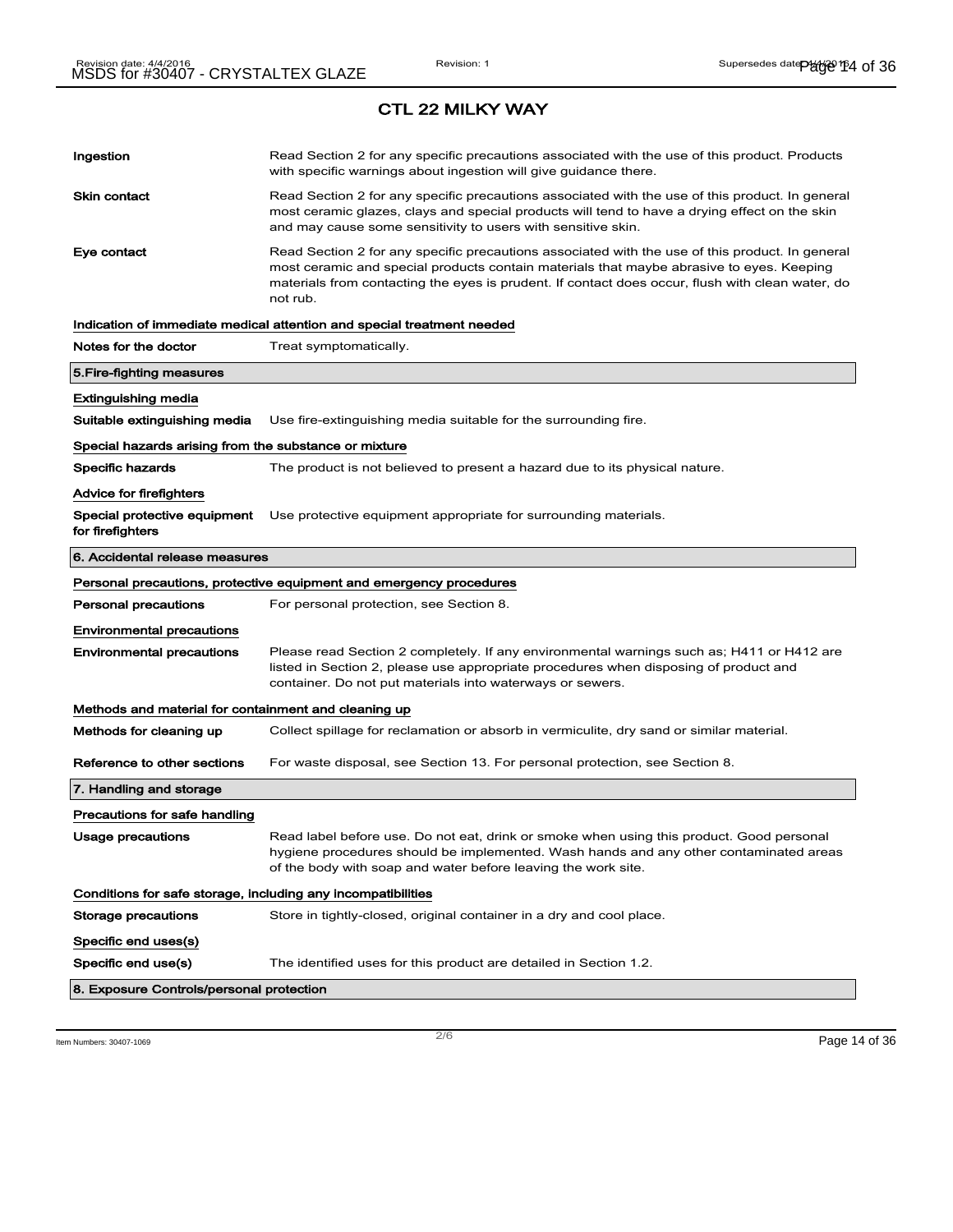| Ingredient comments                 | Only ingredients listed n Section 3 are notifiable for this product. If none are shown then all<br>ingredients are exempt.                                                                                           |
|-------------------------------------|----------------------------------------------------------------------------------------------------------------------------------------------------------------------------------------------------------------------|
| <b>Exposure controls</b>            |                                                                                                                                                                                                                      |
| Appropriate engineering<br>controls | No specific ventilations requirements unless the "FAN" pictogram is shown above or specified<br>in Section 2.                                                                                                        |
| Eye/face protection                 | No specific eye protection required unless the "EYE PROTECTION" pictogram is shown<br>above or specified in Section 2.                                                                                               |
| <b>Hand protection</b>              | No specific hand protection required unless the "HAND PROTECTION" pictogram is shown<br>above or specified in Section 2.                                                                                             |
| Hygiene measures                    | Using good personal hygiene practices is always appropriate. Keeping a clean work space,<br>cleaning up properly when done, and not eating, drinking or smoking when using this product.                             |
| <b>Respiratory protection</b>       | No specific respiratory protection required unless the "RESPIRATOR" pictogram is shown<br>above or specified in Section 2. Using the appropriate certified protection for the operation is<br>important if required. |

### 9. Physical and Chemical Properties

## Information on basic physical and chemical properties

| Appearance                                      | Colored liquid.           |
|-------------------------------------------------|---------------------------|
| Color                                           | Various colors.           |
| Odor                                            | Almost odorless.          |
| Odor threshold                                  | No information available. |
| рH                                              | $6 - 8$                   |
| <b>Melting point</b>                            | No information available. |
| Initial boiling point and range                 | No information available. |
| <b>Flash point</b>                              | No information available. |
| <b>Evaporation rate</b>                         | No information available. |
| Flammability (solid, gas)                       | No information available. |
| Upper/lower flammability or<br>explosive limits | No information available. |
| <b>Vapour pressure</b>                          | No information available. |
| <b>Relative density</b>                         | Greater than 1.0          |
| Solubility(ies)                                 | Not applicable.           |
| <b>Partition coefficient</b>                    | No information available. |
| <b>Auto-ignition temperature</b>                | Not applicable.           |
| <b>Decomposition Temperature</b>                | No information available. |
| <b>Viscosity</b>                                | No information available. |
| <b>Explosive properties</b>                     | none                      |
| Oxidising properties                            | none                      |
| Other information                               | Not applicable.           |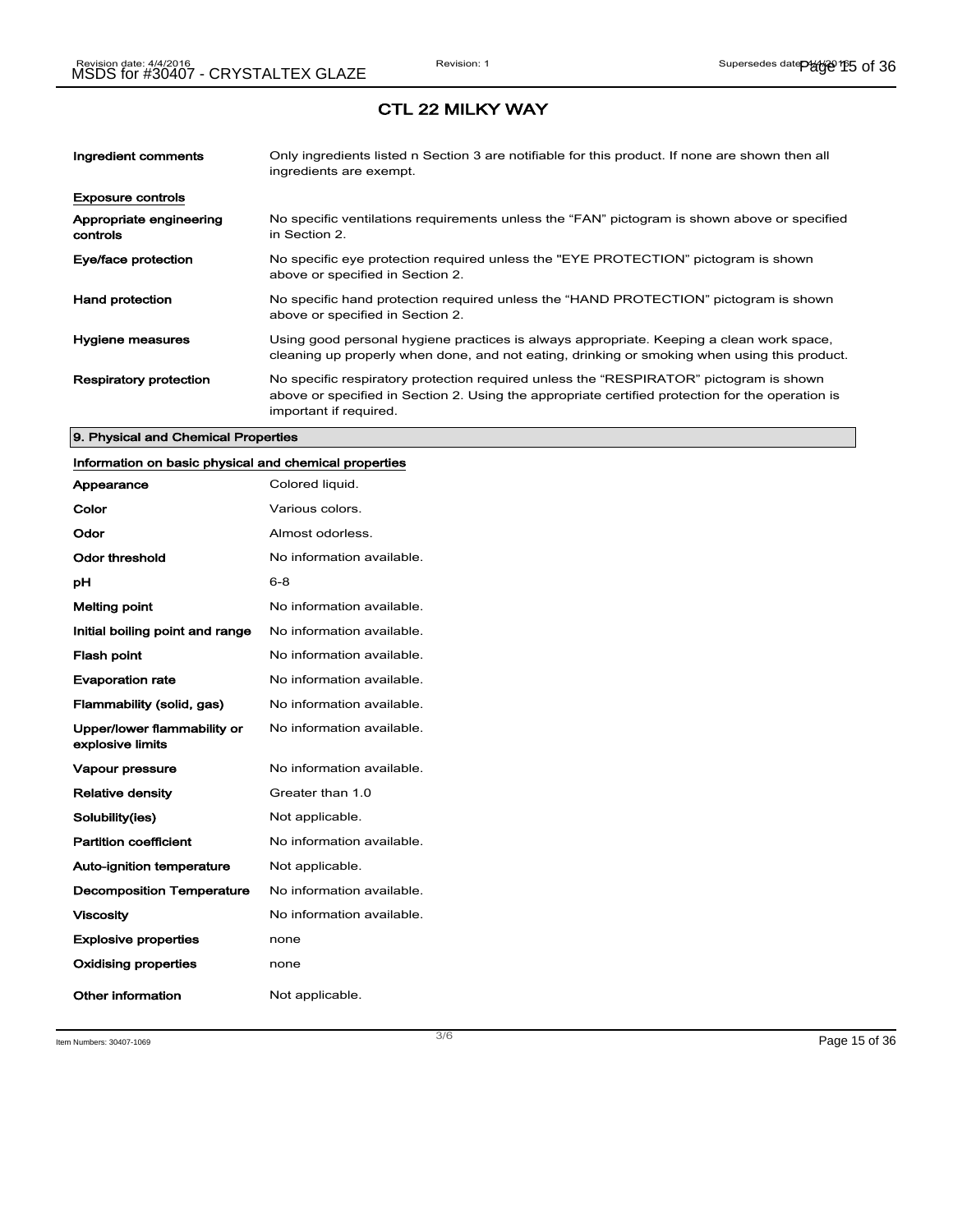| 10. Stability and reactivity          |                                                                                                                                                                                                                                                |
|---------------------------------------|------------------------------------------------------------------------------------------------------------------------------------------------------------------------------------------------------------------------------------------------|
| Reactivity                            | There are no known reactivity hazards associated with this product.                                                                                                                                                                            |
| <b>Stability</b>                      | No particular stability concerns.                                                                                                                                                                                                              |
| Possibility of hazardous<br>reactions | None known.                                                                                                                                                                                                                                    |
| Conditions to avoid                   | None known.                                                                                                                                                                                                                                    |
| <b>Materials to avoid</b>             | None known.                                                                                                                                                                                                                                    |
| Hazardous decomposition<br>products   | None known.                                                                                                                                                                                                                                    |
| 11. Toxicological information         |                                                                                                                                                                                                                                                |
| Information on toxicological effects  |                                                                                                                                                                                                                                                |
| <b>Toxicological effects</b>          | Please read Section 2 thoroughly to understand the toxicological risks, (if any) and<br>precautions for safe use (if any).                                                                                                                     |
| Skin corrosion/irritation             |                                                                                                                                                                                                                                                |
| <b>Skin sensitization</b>             |                                                                                                                                                                                                                                                |
| <b>Skin sensitisation</b>             | Based on available data the classification criteria are not met.                                                                                                                                                                               |
| Eye contact                           | May cause temporary eye irritation.                                                                                                                                                                                                            |
| 12. Ecological Information            |                                                                                                                                                                                                                                                |
| Ecotoxicity                           | Please read Section 2 completely. If any environmental warnings such as; H411 or H412 are<br>listed in Section 2, please use appropriate procedures when disposing of product and<br>container. Do not put materials into waterways or sewers. |
| Toxicity                              |                                                                                                                                                                                                                                                |
| Toxicity                              | Please read Section 2 completely. If any environmental warnings such as; H411 or H412 are<br>listed in Section 2, please use appropriate procedures when disposing of product and<br>container. Do not put materials into waterways or sewers. |
| Persistence and degradability         |                                                                                                                                                                                                                                                |
| Persistence and degradability         | No data available.                                                                                                                                                                                                                             |
| <b>Biodegradation</b>                 | Not inherently biodegradable.                                                                                                                                                                                                                  |
| <b>Bioaccumulative potential</b>      |                                                                                                                                                                                                                                                |
| <b>Partition coefficient</b>          | No information available.                                                                                                                                                                                                                      |
| Mobility in soil                      |                                                                                                                                                                                                                                                |
| <b>Mobility</b>                       | Semi-mobile.                                                                                                                                                                                                                                   |
| Results of PBT and vPvB assessment    |                                                                                                                                                                                                                                                |
| Results of PBT and vPvB<br>assessment | This product does not contain any substances classified as PBT or vPvB.                                                                                                                                                                        |
| Other adverse effects                 |                                                                                                                                                                                                                                                |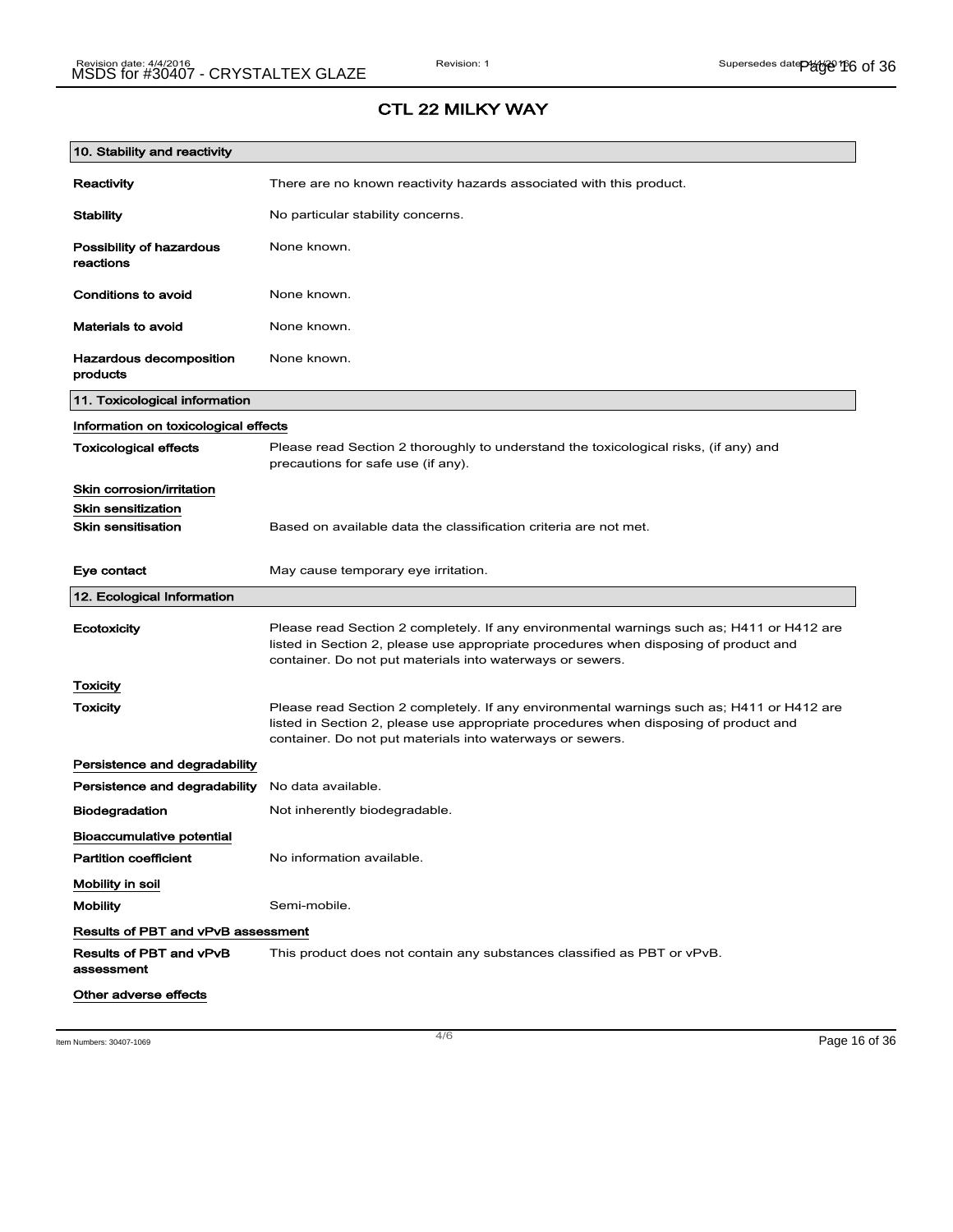## CTL 22 MILKY WAY

| Other adverse effects                                                                                 | None known.                                                                                                                                                                                         |
|-------------------------------------------------------------------------------------------------------|-----------------------------------------------------------------------------------------------------------------------------------------------------------------------------------------------------|
| 13. Disposal considerations                                                                           |                                                                                                                                                                                                     |
| Waste treatment methods                                                                               |                                                                                                                                                                                                     |
| <b>General information</b>                                                                            | Dispose of waste product or used containers in accordance with local regulations When<br>handling waste, the safety precautions applying to handling of the product should be<br>considered.        |
| 14. Transport information                                                                             |                                                                                                                                                                                                     |
| General                                                                                               | The product is not covered by international regulations on the transport of dangerous goods<br>(IMDG, IATA, DoT).                                                                                   |
| <b>UN Number</b>                                                                                      |                                                                                                                                                                                                     |
| Not applicable.                                                                                       |                                                                                                                                                                                                     |
| UN proper shipping name                                                                               |                                                                                                                                                                                                     |
| Not applicable.                                                                                       |                                                                                                                                                                                                     |
| Transport hazard class(es)                                                                            |                                                                                                                                                                                                     |
| No transport warning sign required.                                                                   |                                                                                                                                                                                                     |
| Packing group                                                                                         |                                                                                                                                                                                                     |
| Not applicable.                                                                                       |                                                                                                                                                                                                     |
| <b>Environmental hazards</b>                                                                          |                                                                                                                                                                                                     |
| <b>Environmentally Hazardous Substance</b>                                                            | Please refer to Section 2 for any environmental hazards associated with this product. If H411/H412 warnings are shown then<br>please verify packaging and labeling requirements for larger volumes. |
| Special precautions for user                                                                          |                                                                                                                                                                                                     |
| Not applicable.                                                                                       |                                                                                                                                                                                                     |
| <b>Transport in bulk according to</b> Not applicable.<br>Annex II of MARPOL 73/78<br>and the IBC Code |                                                                                                                                                                                                     |
| 15. Regulatory information                                                                            |                                                                                                                                                                                                     |
| <b>US State Regulations</b><br>None of the ingredients are listed or exempt.                          | California Proposition 65 Carcinogens and Reproductive Toxins                                                                                                                                       |
| Inventories<br>Canada - DSL/NDSL<br>All the ingredients are listed or exempt.                         |                                                                                                                                                                                                     |

US - TSCA

All the ingredients are listed or exempt.

#### US - TSCA 12(b) Export Notification

All the ingredients are listed or exempt.

#### 16. Other information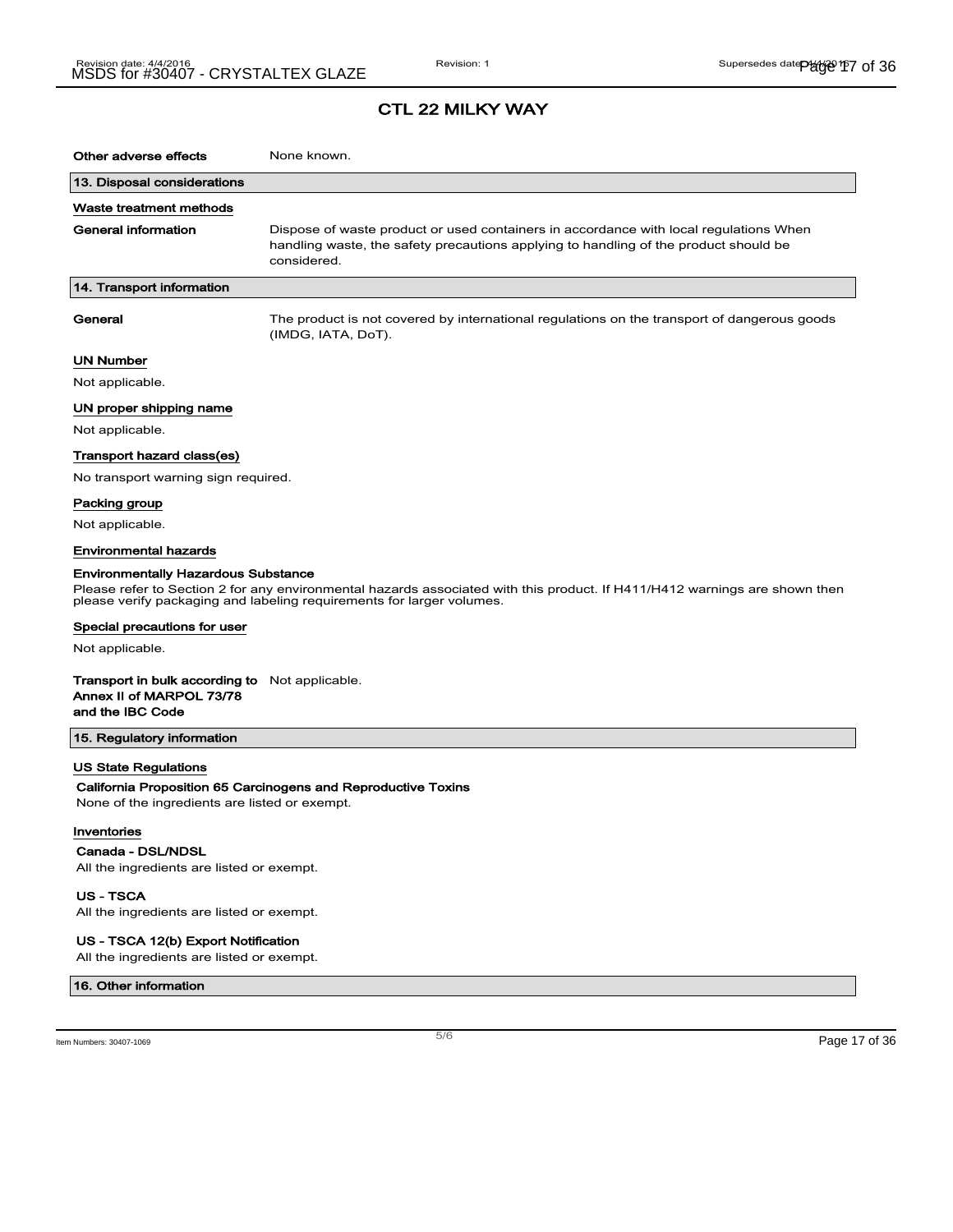| General information  | The following are the top 5 materials by weight listed for New Jersey (if applicable):- Water<br>7732-18-5, Non Lead Frit65997-18-4, Hydrated Aluminum Silicate1332-58-7, Calcium Silicate<br>13983-17-0<br>Various Pigments |
|----------------------|------------------------------------------------------------------------------------------------------------------------------------------------------------------------------------------------------------------------------|
| <b>Revision date</b> | 4/4/2016                                                                                                                                                                                                                     |
| Revision             |                                                                                                                                                                                                                              |
| Supersedes date      | 4/4/2016                                                                                                                                                                                                                     |
| SDS No.              | 4986                                                                                                                                                                                                                         |

This information relates only to the specific material designated and may not be valid for such material used in combination<br>with any other materials or in any process. Such information is, to the best of the company's kn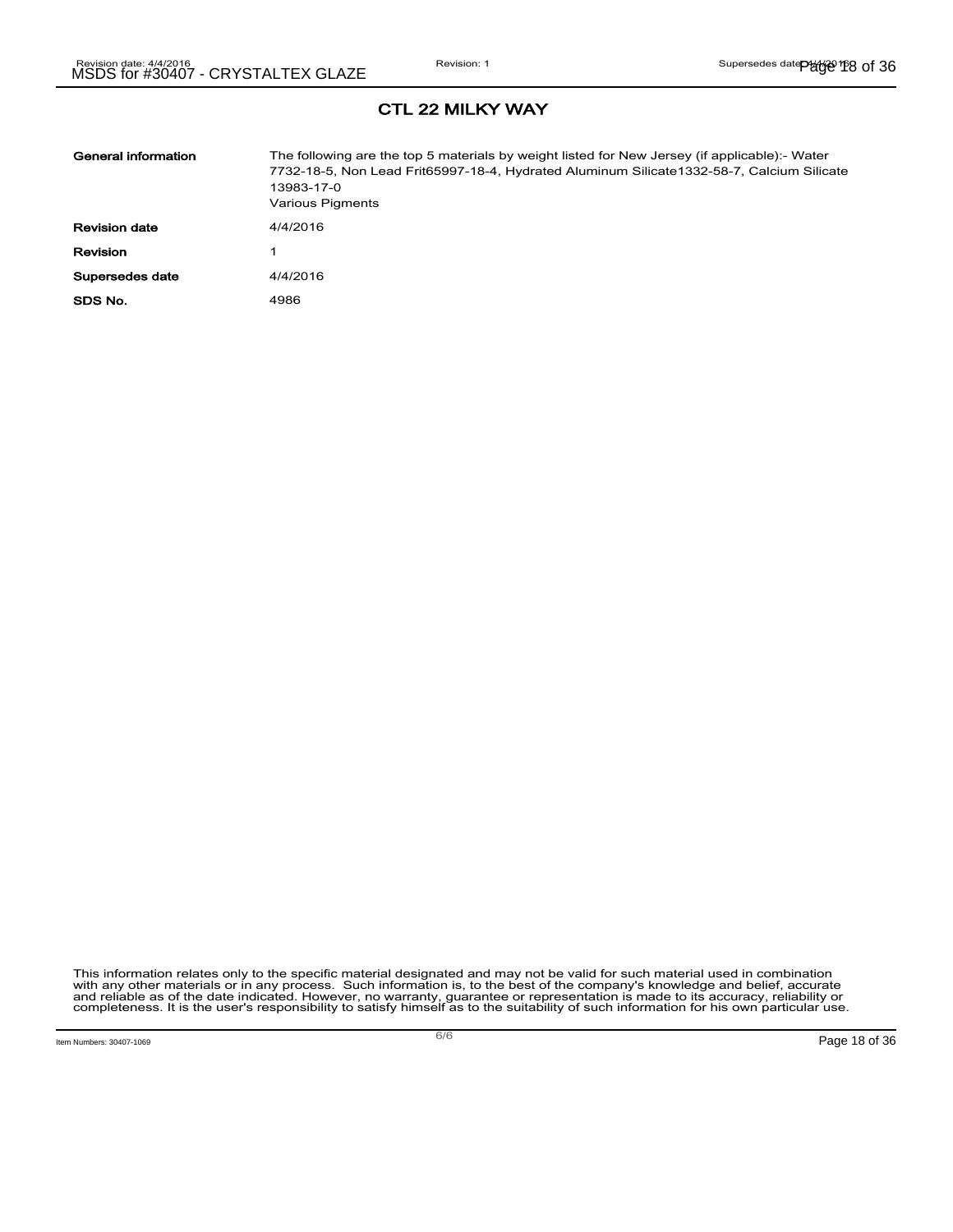# SAFETY DATA SHEET CTL 41 MELON

| 1. Identification                                                            |                                                                                                                                                                                    |
|------------------------------------------------------------------------------|------------------------------------------------------------------------------------------------------------------------------------------------------------------------------------|
| <b>Product identifier</b>                                                    |                                                                                                                                                                                    |
| <b>Product name</b>                                                          | CTL 41 MELON                                                                                                                                                                       |
| <b>Product number</b>                                                        | <b>CTL 41 MELON</b>                                                                                                                                                                |
| Recommended use of the chemical and restrictions on use                      |                                                                                                                                                                                    |
| Application                                                                  | Ceramic Glaze                                                                                                                                                                      |
| Details of the supplier of the safety data sheet                             |                                                                                                                                                                                    |
| Supplier                                                                     | American Art Clay Co Inc<br>6060 Guion Road<br>Indianapolis,<br>IN 46254-1222<br><b>USA</b><br>+1 317 244 6871                                                                     |
| Emergency telephone number                                                   |                                                                                                                                                                                    |
| <b>Emergency telephone</b>                                                   | 1 317 244 6871 Mon-Fri, 0900-1700 EST                                                                                                                                              |
| 2. Hazard(s) identification                                                  |                                                                                                                                                                                    |
| Classification of the substance or mixture                                   |                                                                                                                                                                                    |
| <b>Physical hazards</b>                                                      | <b>Not Classified</b>                                                                                                                                                              |
| <b>Health hazards</b>                                                        | Not Classified                                                                                                                                                                     |
| Label elements<br><b>Hazard statements</b><br>Other hazards<br>none present. | <b>NC Not Classified</b>                                                                                                                                                           |
| 3. Composition/information on ingredients                                    |                                                                                                                                                                                    |
| <b>Mixtures</b>                                                              |                                                                                                                                                                                    |
| <b>Composition comments</b>                                                  | Only ingredients listed above are notifiable for this product. If none are shown then all<br>ingredients are exempt.                                                               |
| 4. First-aid measures                                                        |                                                                                                                                                                                    |
| Description of first aid measures                                            |                                                                                                                                                                                    |
| Inhalation                                                                   | Unlikely route of exposure as the product does not contain volatile substances.                                                                                                    |
| Ingestion                                                                    | Do not induce vomiting. Rinse mouth thoroughly with water. Give a few small glasses of water<br>or milk to drink. Get medical attention if any discomfort continues.               |
| <b>Skin Contact</b>                                                          | Wash skin thoroughly with soap and water.                                                                                                                                          |
| Eye contact                                                                  | Rinse with water.                                                                                                                                                                  |
|                                                                              | Most important symptoms and effects, both acute and delayed                                                                                                                        |
| Inhalation                                                                   | Read Section 2 for any specific precautions associated with this product. In general, breathing<br>any type of dust/mist can and may aggravate irritation of the throat and lungs. |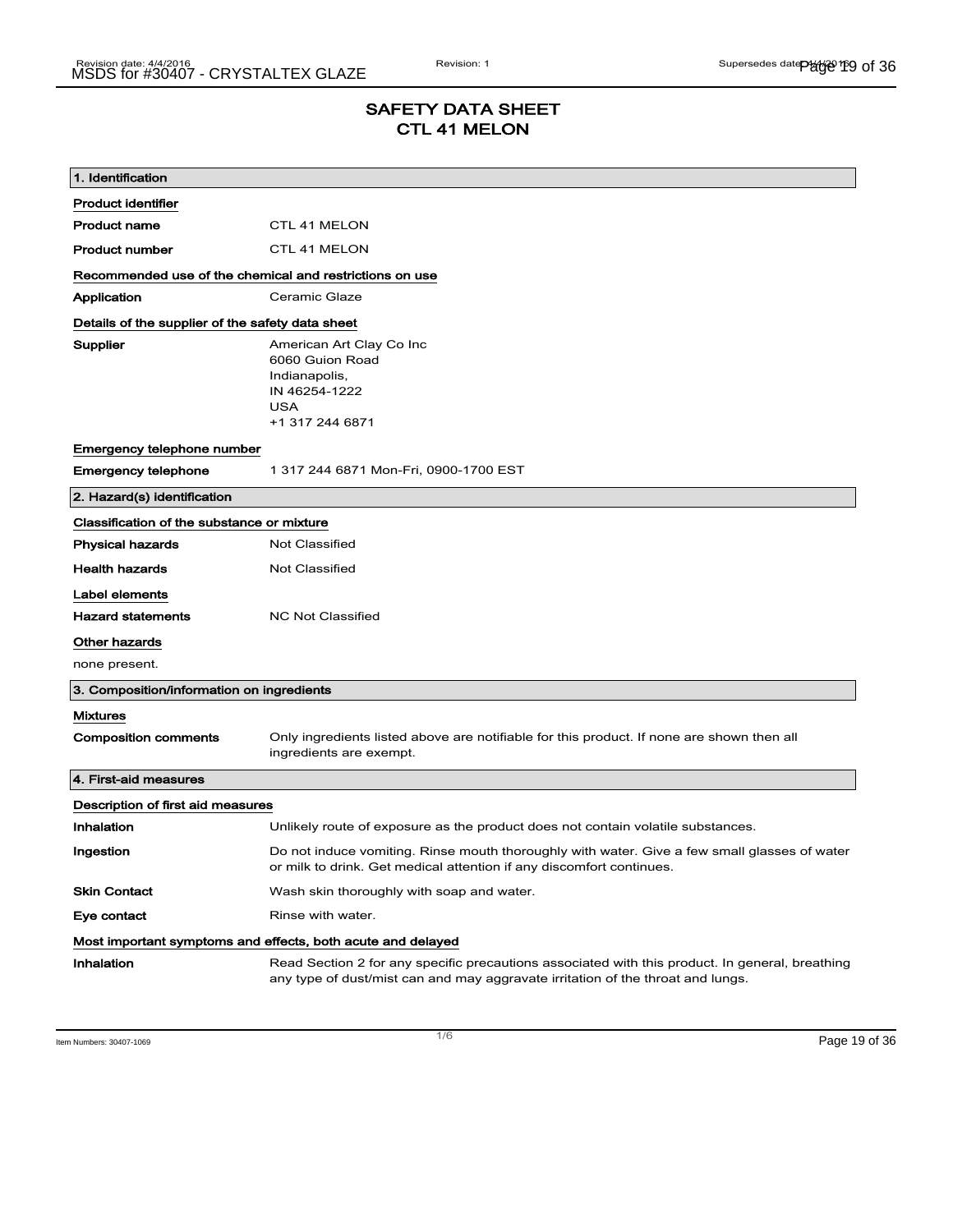# Ingestion **Read Section 2 for any specific precautions associated with the use of this product. Products** with specific warnings about ingestion will give guidance there. Skin contact **Read Section 2 for any specific precautions associated with the use of this product. In general** most ceramic glazes, clays and special products will tend to have a drying effect on the skin and may cause some sensitivity to users with sensitive skin. Eye contact **Read Section 2 for any specific precautions associated with the use of this product. In general** most ceramic and special products contain materials that maybe abrasive to eyes. Keeping materials from contacting the eyes is prudent. If contact does occur, flush with clean water, do not rub. Indication of immediate medical attention and special treatment needed Notes for the doctor Treat symptomatically. 5.Fire-fighting measures Extinguishing media Suitable extinguishing media Use fire-extinguishing media suitable for the surrounding fire. Special hazards arising from the substance or mixture Specific hazards The product is not believed to present a hazard due to its physical nature. Advice for firefighters Special protective equipment Use protective equipment appropriate for surrounding materials. for firefighters 6. Accidental release measures Personal precautions, protective equipment and emergency procedures Personal precautions For personal protection, see Section 8. Environmental precautions Environmental precautions Please read Section 2 completely. If any environmental warnings such as; H411 or H412 are listed in Section 2, please use appropriate procedures when disposing of product and container. Do not put materials into waterways or sewers. Methods and material for containment and cleaning up Methods for cleaning up Collect spillage for reclamation or absorb in vermiculite, dry sand or similar material. Reference to other sections For waste disposal, see Section 13. For personal protection, see Section 8. 7. Handling and storage Precautions for safe handling Usage precautions **Read label before use. Do not eat, drink or smoke when using this product. Good personal** hygiene procedures should be implemented. Wash hands and any other contaminated areas of the body with soap and water before leaving the work site. Conditions for safe storage, including any incompatibilities Storage precautions Store in tightly-closed, original container in a dry and cool place. Specific end uses(s) Specific end use(s) The identified uses for this product are detailed in Section 1.2. 8. Exposure Controls/personal protection

Item Numbers: 30407-1069 Page 20 of 36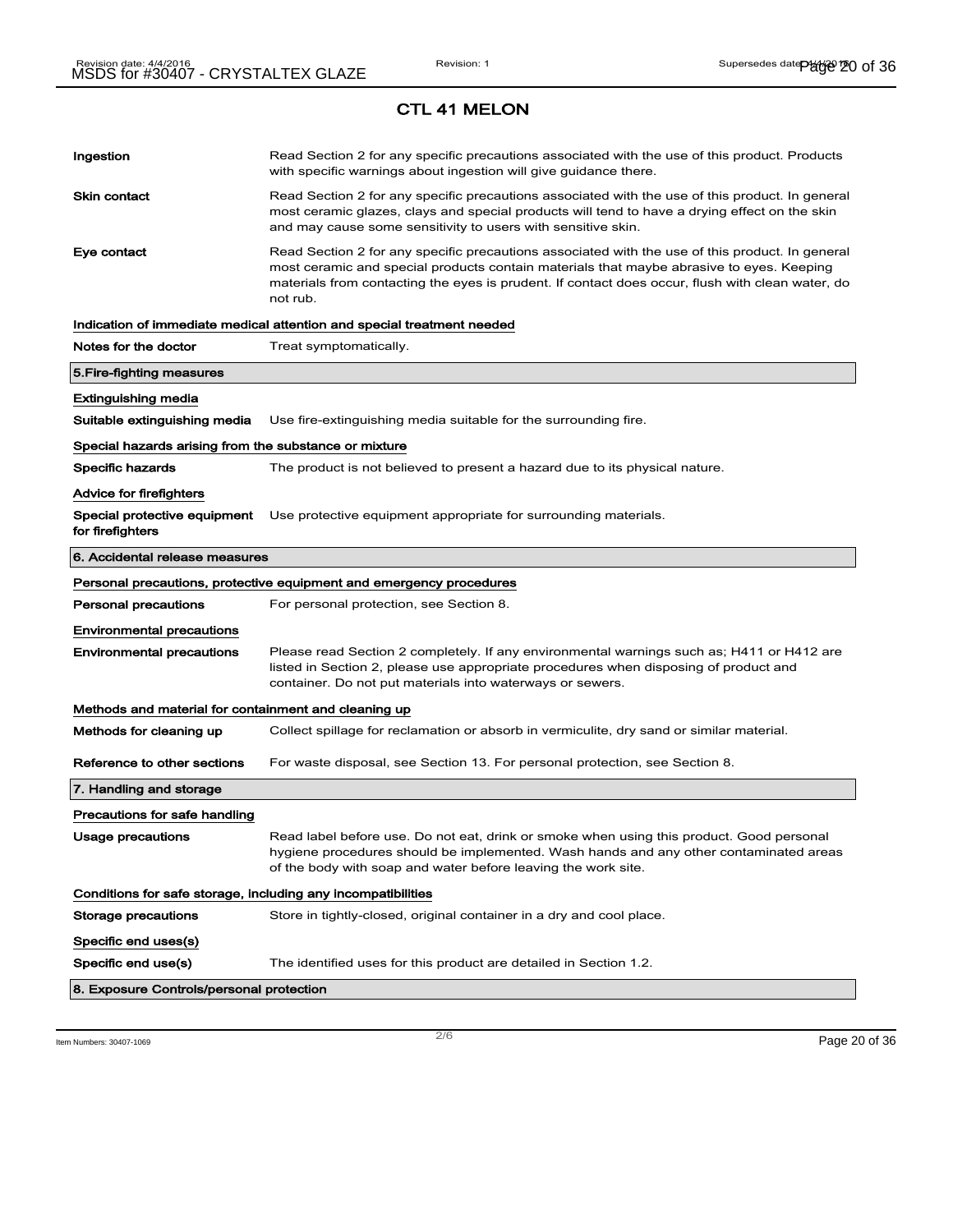| Ingredient comments                 | Only ingredients listed n Section 3 are notifiable for this product. If none are shown then all<br>ingredients are exempt.                                                                                           |
|-------------------------------------|----------------------------------------------------------------------------------------------------------------------------------------------------------------------------------------------------------------------|
| <b>Exposure controls</b>            |                                                                                                                                                                                                                      |
| Appropriate engineering<br>controls | No specific ventilations requirements unless the "FAN" pictogram is shown above or specified<br>in Section 2.                                                                                                        |
| Eye/face protection                 | No specific eye protection required unless the "EYE PROTECTION" pictogram is shown<br>above or specified in Section 2.                                                                                               |
| <b>Hand protection</b>              | No specific hand protection required unless the "HAND PROTECTION" pictogram is shown<br>above or specified in Section 2.                                                                                             |
| Hygiene measures                    | Using good personal hygiene practices is always appropriate. Keeping a clean work space,<br>cleaning up properly when done, and not eating, drinking or smoking when using this product.                             |
| <b>Respiratory protection</b>       | No specific respiratory protection required unless the "RESPIRATOR" pictogram is shown<br>above or specified in Section 2. Using the appropriate certified protection for the operation is<br>important if required. |

#### 9. Physical and Chemical Properties

## Information on basic physical and chemical properties

| Appearance                                      | Colored liquid.           |
|-------------------------------------------------|---------------------------|
| Color                                           | Various colors.           |
| Odor                                            | Almost odorless.          |
| Odor threshold                                  | No information available. |
| рH                                              | $6 - 8$                   |
| <b>Melting point</b>                            | No information available. |
| Initial boiling point and range                 | No information available. |
| <b>Flash point</b>                              | No information available. |
| <b>Evaporation rate</b>                         | No information available. |
| Flammability (solid, gas)                       | No information available. |
| Upper/lower flammability or<br>explosive limits | No information available. |
| Vapour pressure                                 | No information available. |
| <b>Relative density</b>                         | Greater than 1.0          |
| Solubility(ies)                                 | Not applicable.           |
| <b>Partition coefficient</b>                    | No information available. |
| <b>Auto-ignition temperature</b>                | Not applicable.           |
| <b>Decomposition Temperature</b>                | No information available. |
| <b>Viscosity</b>                                | No information available. |
| <b>Explosive properties</b>                     | none                      |
| <b>Oxidising properties</b>                     | none                      |
| Other information                               | Not applicable.           |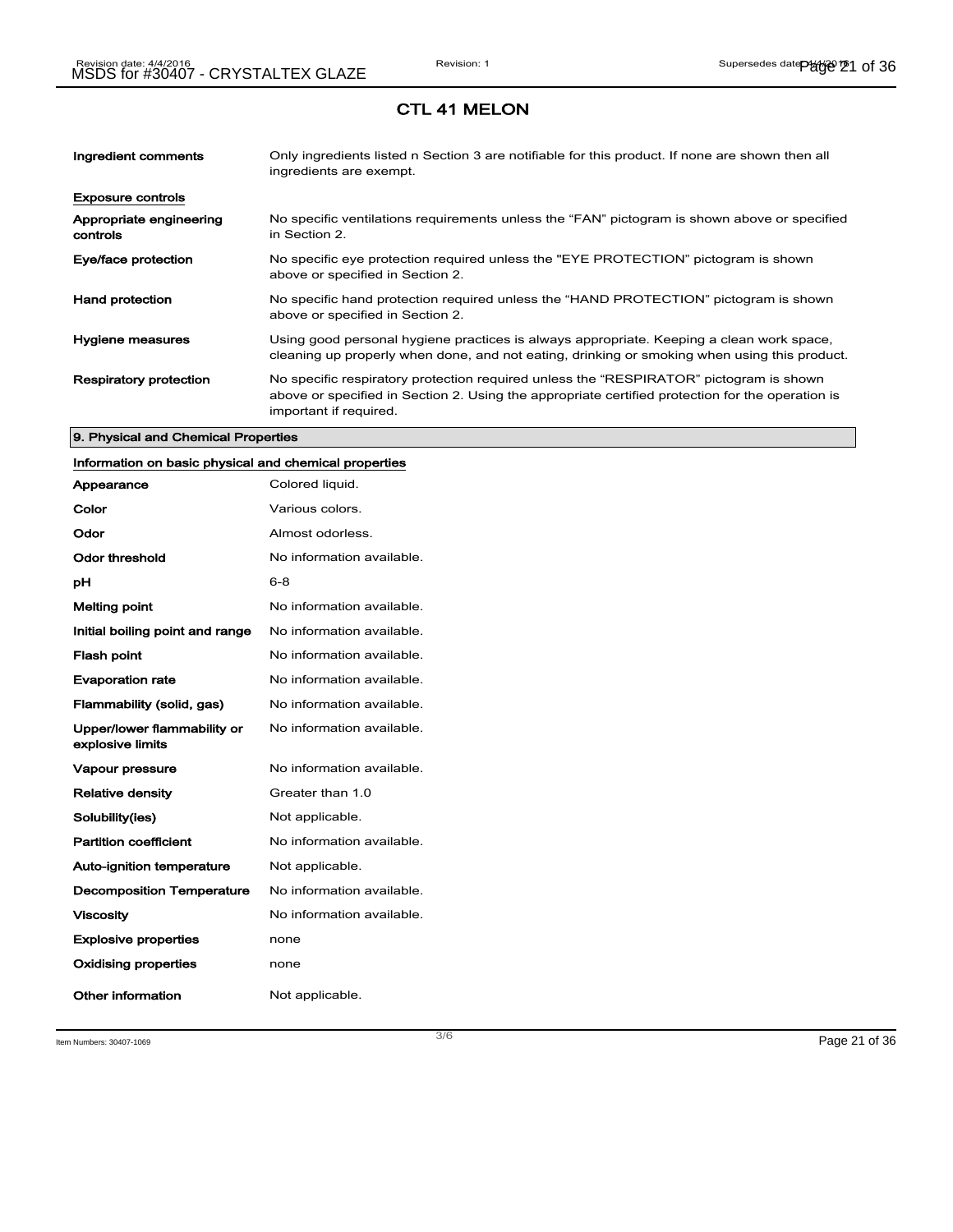| 10. Stability and reactivity              |                                                                                                                                                                                                                                                |
|-------------------------------------------|------------------------------------------------------------------------------------------------------------------------------------------------------------------------------------------------------------------------------------------------|
| Reactivity                                | There are no known reactivity hazards associated with this product.                                                                                                                                                                            |
| <b>Stability</b>                          | No particular stability concerns.                                                                                                                                                                                                              |
| Possibility of hazardous<br>reactions     | None known.                                                                                                                                                                                                                                    |
| Conditions to avoid                       | None known.                                                                                                                                                                                                                                    |
| <b>Materials to avoid</b>                 | None known.                                                                                                                                                                                                                                    |
| Hazardous decomposition<br>products       | None known.                                                                                                                                                                                                                                    |
| 11. Toxicological information             |                                                                                                                                                                                                                                                |
| Information on toxicological effects      |                                                                                                                                                                                                                                                |
| <b>Toxicological effects</b>              | Please read Section 2 thoroughly to understand the toxicological risks, (if any) and<br>precautions for safe use (if any).                                                                                                                     |
| Skin corrosion/irritation                 |                                                                                                                                                                                                                                                |
| <b>Skin sensitization</b>                 |                                                                                                                                                                                                                                                |
| <b>Skin sensitisation</b>                 | Based on available data the classification criteria are not met.                                                                                                                                                                               |
| Eye contact                               | May cause temporary eye irritation.                                                                                                                                                                                                            |
|                                           |                                                                                                                                                                                                                                                |
| 12. Ecological Information                |                                                                                                                                                                                                                                                |
| Ecotoxicity                               | Please read Section 2 completely. If any environmental warnings such as; H411 or H412 are<br>listed in Section 2, please use appropriate procedures when disposing of product and<br>container. Do not put materials into waterways or sewers. |
| Toxicity                                  |                                                                                                                                                                                                                                                |
| <b>Toxicity</b>                           | Please read Section 2 completely. If any environmental warnings such as; H411 or H412 are<br>listed in Section 2, please use appropriate procedures when disposing of product and<br>container. Do not put materials into waterways or sewers. |
| Persistence and degradability             |                                                                                                                                                                                                                                                |
| Persistence and degradability             | No data available.                                                                                                                                                                                                                             |
| <b>Biodegradation</b>                     | Not inherently biodegradable.                                                                                                                                                                                                                  |
| <b>Bioaccumulative potential</b>          |                                                                                                                                                                                                                                                |
| <b>Partition coefficient</b>              | No information available.                                                                                                                                                                                                                      |
| Mobility in soil                          |                                                                                                                                                                                                                                                |
| <b>Mobility</b>                           | Semi-mobile.                                                                                                                                                                                                                                   |
| <b>Results of PBT and vPvB assessment</b> |                                                                                                                                                                                                                                                |
| Results of PBT and vPvB<br>assessment     | This product does not contain any substances classified as PBT or vPvB.                                                                                                                                                                        |

Item Numbers: 30407-1069 Page 22 of 36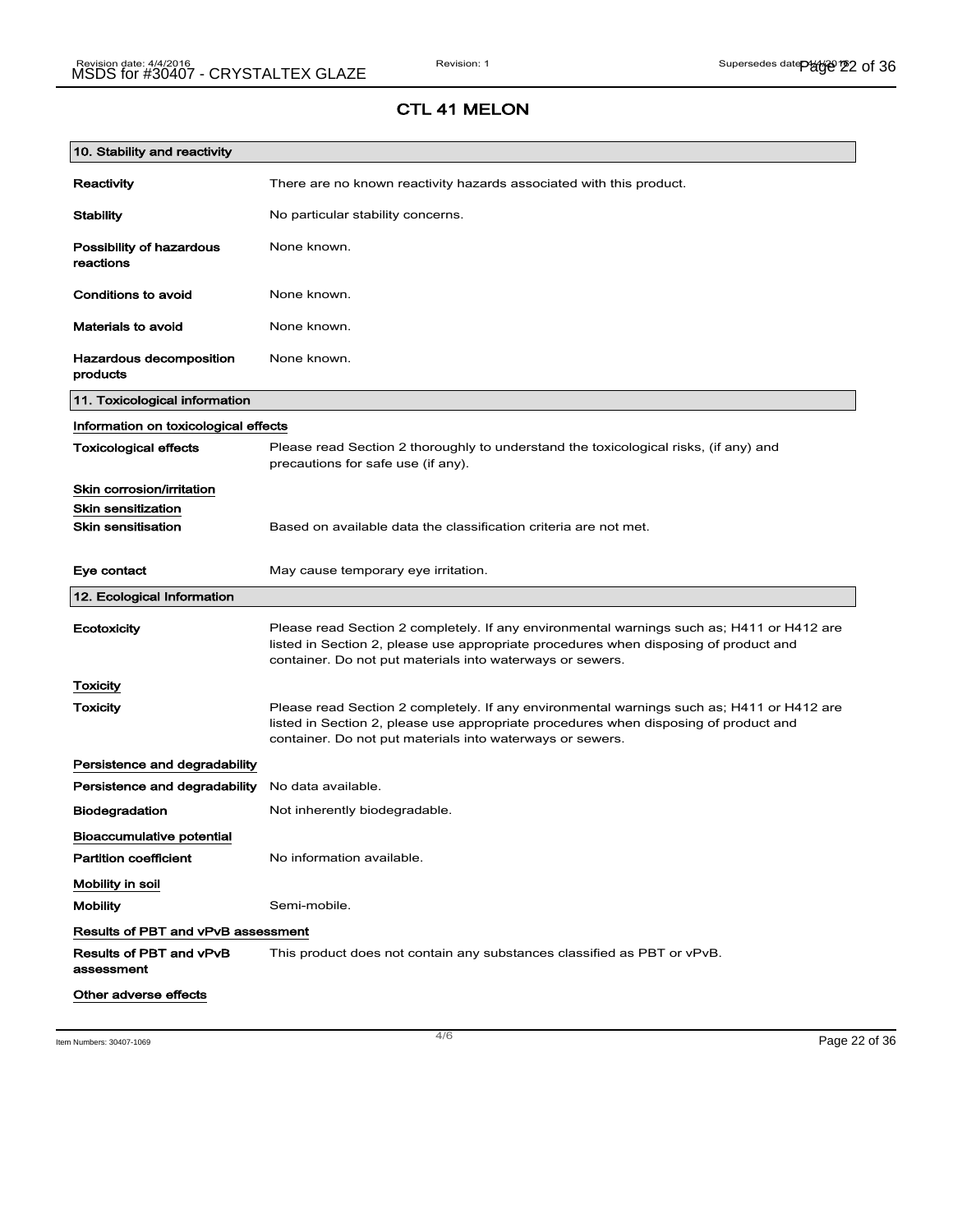## CTL 41 MELON

| 13. Disposal considerations<br>Waste treatment methods<br><b>General information</b><br>Dispose of waste product or used containers in accordance with local regulations When<br>handling waste, the safety precautions applying to handling of the product should be<br>considered.<br>14. Transport information<br>General<br>The product is not covered by international regulations on the transport of dangerous goods<br>(IMDG, IATA, DoT).<br>UN Number<br>Not applicable.<br>UN proper shipping name<br>Not applicable.<br>Transport hazard class(es)<br>No transport warning sign required.<br>Packing group<br>Not applicable.<br>Environmental hazards<br><b>Environmentally Hazardous Substance</b><br>Please refer to Section 2 for any environmental hazards associated with this product. If H411/H412 warnings are shown then<br>please verify packaging and labeling requirements for larger volumes.<br>Special precautions for user<br>Not applicable.<br><b>Transport in bulk according to</b> Not applicable.<br>Annex II of MARPOL 73/78<br>and the IBC Code<br>15. Regulatory information | Other adverse effects | None known. |
|------------------------------------------------------------------------------------------------------------------------------------------------------------------------------------------------------------------------------------------------------------------------------------------------------------------------------------------------------------------------------------------------------------------------------------------------------------------------------------------------------------------------------------------------------------------------------------------------------------------------------------------------------------------------------------------------------------------------------------------------------------------------------------------------------------------------------------------------------------------------------------------------------------------------------------------------------------------------------------------------------------------------------------------------------------------------------------------------------------------|-----------------------|-------------|
|                                                                                                                                                                                                                                                                                                                                                                                                                                                                                                                                                                                                                                                                                                                                                                                                                                                                                                                                                                                                                                                                                                                  |                       |             |
|                                                                                                                                                                                                                                                                                                                                                                                                                                                                                                                                                                                                                                                                                                                                                                                                                                                                                                                                                                                                                                                                                                                  |                       |             |
|                                                                                                                                                                                                                                                                                                                                                                                                                                                                                                                                                                                                                                                                                                                                                                                                                                                                                                                                                                                                                                                                                                                  |                       |             |
|                                                                                                                                                                                                                                                                                                                                                                                                                                                                                                                                                                                                                                                                                                                                                                                                                                                                                                                                                                                                                                                                                                                  |                       |             |
|                                                                                                                                                                                                                                                                                                                                                                                                                                                                                                                                                                                                                                                                                                                                                                                                                                                                                                                                                                                                                                                                                                                  |                       |             |
|                                                                                                                                                                                                                                                                                                                                                                                                                                                                                                                                                                                                                                                                                                                                                                                                                                                                                                                                                                                                                                                                                                                  |                       |             |
|                                                                                                                                                                                                                                                                                                                                                                                                                                                                                                                                                                                                                                                                                                                                                                                                                                                                                                                                                                                                                                                                                                                  |                       |             |
|                                                                                                                                                                                                                                                                                                                                                                                                                                                                                                                                                                                                                                                                                                                                                                                                                                                                                                                                                                                                                                                                                                                  |                       |             |
|                                                                                                                                                                                                                                                                                                                                                                                                                                                                                                                                                                                                                                                                                                                                                                                                                                                                                                                                                                                                                                                                                                                  |                       |             |
|                                                                                                                                                                                                                                                                                                                                                                                                                                                                                                                                                                                                                                                                                                                                                                                                                                                                                                                                                                                                                                                                                                                  |                       |             |
|                                                                                                                                                                                                                                                                                                                                                                                                                                                                                                                                                                                                                                                                                                                                                                                                                                                                                                                                                                                                                                                                                                                  |                       |             |
|                                                                                                                                                                                                                                                                                                                                                                                                                                                                                                                                                                                                                                                                                                                                                                                                                                                                                                                                                                                                                                                                                                                  |                       |             |
|                                                                                                                                                                                                                                                                                                                                                                                                                                                                                                                                                                                                                                                                                                                                                                                                                                                                                                                                                                                                                                                                                                                  |                       |             |
|                                                                                                                                                                                                                                                                                                                                                                                                                                                                                                                                                                                                                                                                                                                                                                                                                                                                                                                                                                                                                                                                                                                  |                       |             |
|                                                                                                                                                                                                                                                                                                                                                                                                                                                                                                                                                                                                                                                                                                                                                                                                                                                                                                                                                                                                                                                                                                                  |                       |             |
|                                                                                                                                                                                                                                                                                                                                                                                                                                                                                                                                                                                                                                                                                                                                                                                                                                                                                                                                                                                                                                                                                                                  |                       |             |
|                                                                                                                                                                                                                                                                                                                                                                                                                                                                                                                                                                                                                                                                                                                                                                                                                                                                                                                                                                                                                                                                                                                  |                       |             |
|                                                                                                                                                                                                                                                                                                                                                                                                                                                                                                                                                                                                                                                                                                                                                                                                                                                                                                                                                                                                                                                                                                                  |                       |             |
|                                                                                                                                                                                                                                                                                                                                                                                                                                                                                                                                                                                                                                                                                                                                                                                                                                                                                                                                                                                                                                                                                                                  |                       |             |
| <b>US State Regulations</b><br>California Proposition 65 Carcinogens and Reproductive Toxins<br>None of the ingredients are listed or exempt.<br>Inventories                                                                                                                                                                                                                                                                                                                                                                                                                                                                                                                                                                                                                                                                                                                                                                                                                                                                                                                                                     |                       |             |
| Canada - DSL/NDSL<br>All the ingredients are listed or exempt.                                                                                                                                                                                                                                                                                                                                                                                                                                                                                                                                                                                                                                                                                                                                                                                                                                                                                                                                                                                                                                                   |                       |             |

US - TSCA

All the ingredients are listed or exempt.

#### US - TSCA 12(b) Export Notification

All the ingredients are listed or exempt.

### 16. Other information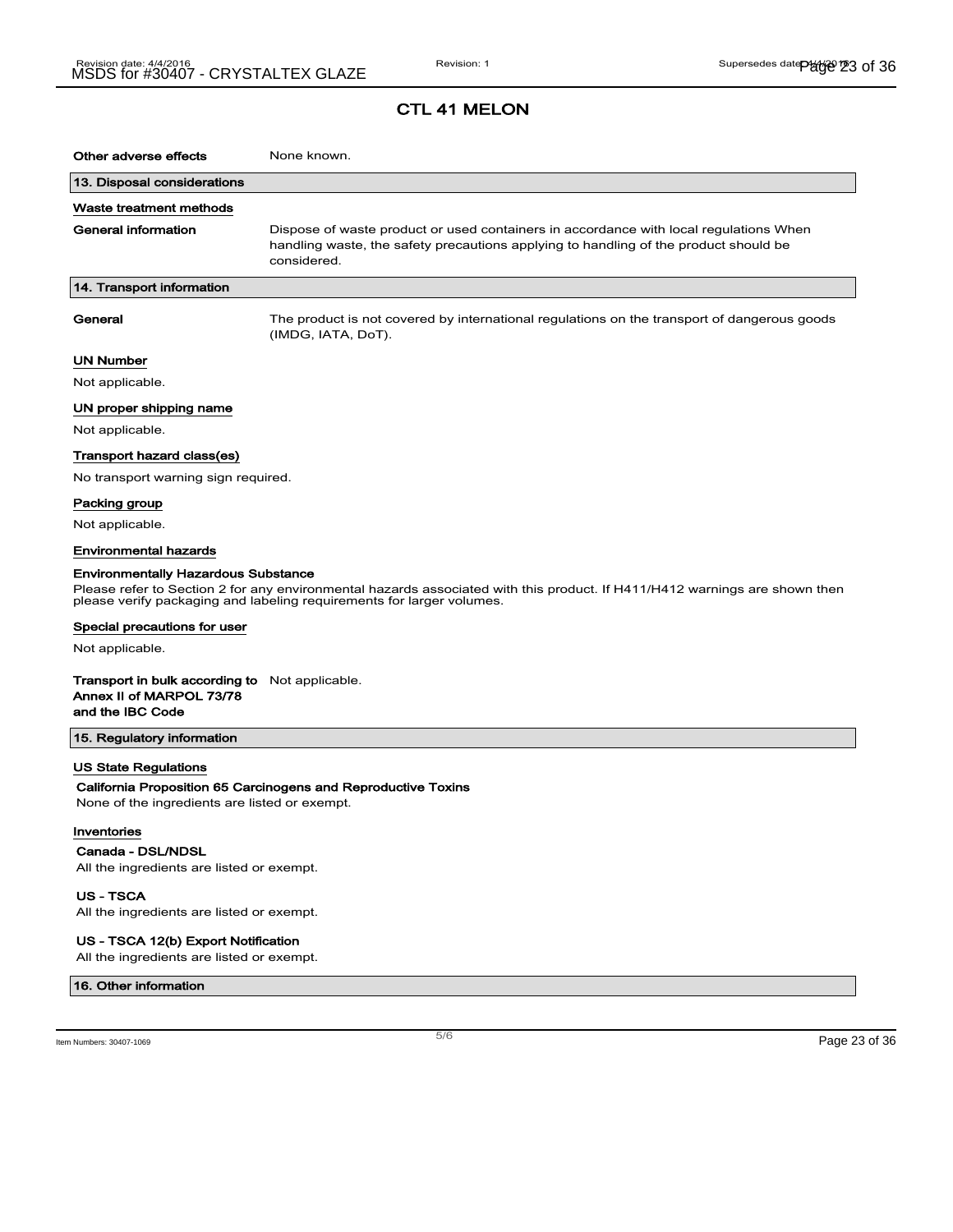| General information  | The following are the top 5 materials by weight listed for New Jersey (if applicable):- Water<br>7732-18-5, Non Lead Frit65997-18-4, Hydrated Aluminum Silicate1332-58-7, Calcium Silicate<br>13983-17-0<br>Various Pigments |
|----------------------|------------------------------------------------------------------------------------------------------------------------------------------------------------------------------------------------------------------------------|
| <b>Revision date</b> | 4/4/2016                                                                                                                                                                                                                     |
| Revision             |                                                                                                                                                                                                                              |
| Supersedes date      | 4/4/2016                                                                                                                                                                                                                     |
| SDS No.              | 4999                                                                                                                                                                                                                         |

This information relates only to the specific material designated and may not be valid for such material used in combination<br>with any other materials or in any process. Such information is, to the best of the company's kn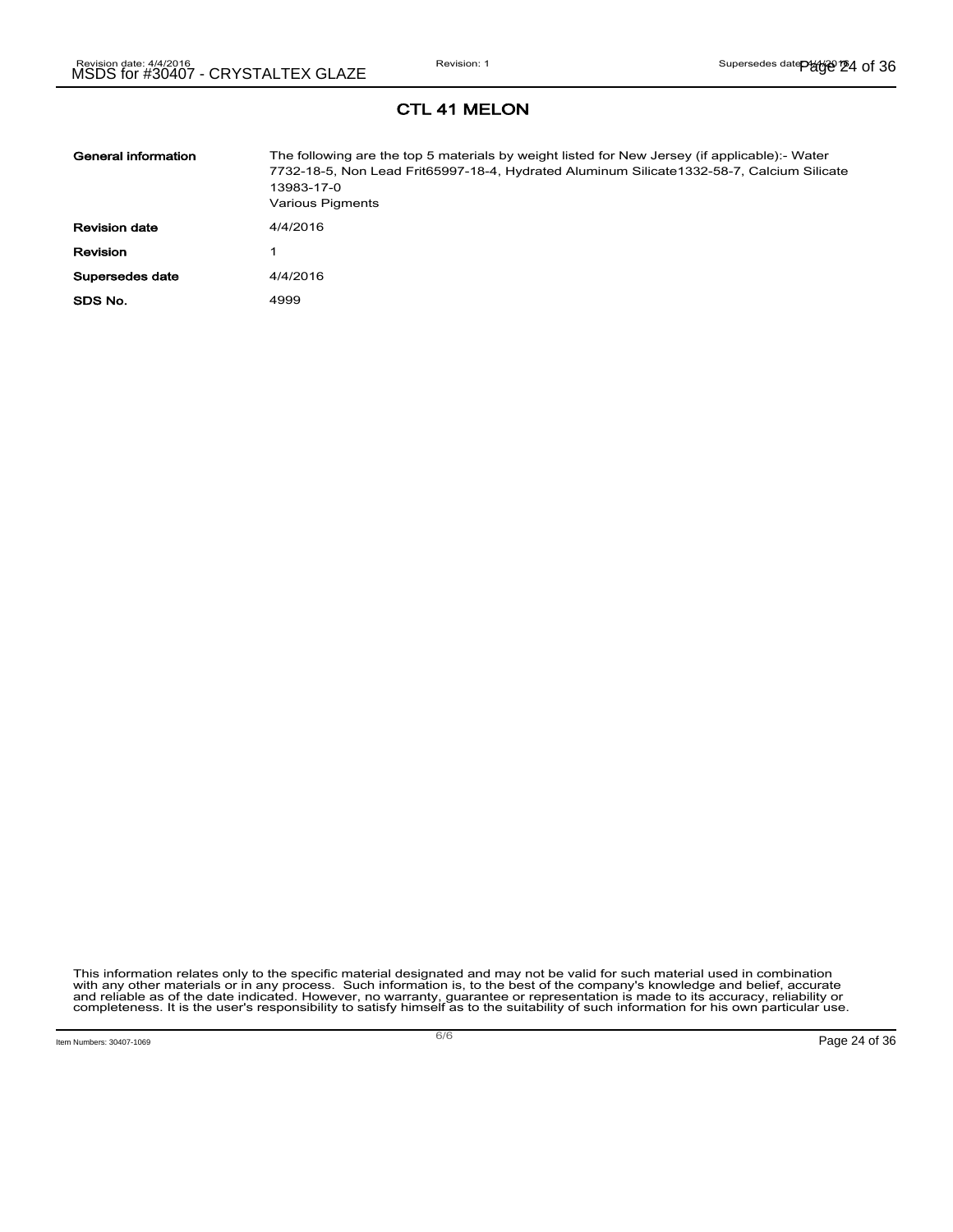## SAFETY DATA SHEET CTL 54 FIRECRACKER

| 1. Identification                                       |                                                                                                                                                                                    |  |
|---------------------------------------------------------|------------------------------------------------------------------------------------------------------------------------------------------------------------------------------------|--|
| <b>Product identifier</b>                               |                                                                                                                                                                                    |  |
| <b>Product name</b>                                     | <b>CTL 54 FIRECRACKER</b>                                                                                                                                                          |  |
| <b>Product number</b>                                   | <b>CTL 54 FIRECRACKER</b>                                                                                                                                                          |  |
| Recommended use of the chemical and restrictions on use |                                                                                                                                                                                    |  |
| Application                                             | Ceramic Glaze                                                                                                                                                                      |  |
| Details of the supplier of the safety data sheet        |                                                                                                                                                                                    |  |
| Supplier                                                | American Art Clay Co Inc<br>6060 Guion Road<br>Indianapolis,<br>IN 46254-1222<br>USA<br>+1 317 244 6871                                                                            |  |
| Emergency telephone number                              |                                                                                                                                                                                    |  |
| <b>Emergency telephone</b>                              | 1 317 244 6871 Mon-Fri, 0900-1700 EST                                                                                                                                              |  |
| 2. Hazard(s) identification                             |                                                                                                                                                                                    |  |
| Classification of the substance or mixture              |                                                                                                                                                                                    |  |
| <b>Physical hazards</b>                                 | <b>Not Classified</b>                                                                                                                                                              |  |
| <b>Health hazards</b>                                   | Not Classified                                                                                                                                                                     |  |
| <b>Environmental hazards</b>                            | <b>Not Classified</b>                                                                                                                                                              |  |
| Label elements                                          |                                                                                                                                                                                    |  |
| <b>Hazard statements</b>                                | <b>NC Not Classified</b>                                                                                                                                                           |  |
| Other hazards                                           |                                                                                                                                                                                    |  |
| none present.                                           |                                                                                                                                                                                    |  |
| 3. Composition/information on ingredients               |                                                                                                                                                                                    |  |
| <b>Mixtures</b>                                         |                                                                                                                                                                                    |  |
| <b>Composition comments</b>                             | Only ingredients listed above are notifiable for this product. If none are shown then all<br>ingredients are exempt.                                                               |  |
| 4. First-aid measures                                   |                                                                                                                                                                                    |  |
| Description of first aid measures                       |                                                                                                                                                                                    |  |
| Inhalation                                              | Unlikely route of exposure as the product does not contain volatile substances.                                                                                                    |  |
| Ingestion                                               | Do not induce vomiting. Rinse mouth thoroughly with water. Give a few small glasses of water<br>or milk to drink. Get medical attention if any discomfort continues.               |  |
| <b>Skin Contact</b>                                     | Wash skin thoroughly with soap and water.                                                                                                                                          |  |
| Eye contact                                             | Rinse with water.                                                                                                                                                                  |  |
|                                                         | Most important symptoms and effects, both acute and delayed                                                                                                                        |  |
| Inhalation                                              | Read Section 2 for any specific precautions associated with this product. In general, breathing<br>any type of dust/mist can and may aggravate irritation of the throat and lungs. |  |

Item Numbers: 30407-1069 Page 25 of 36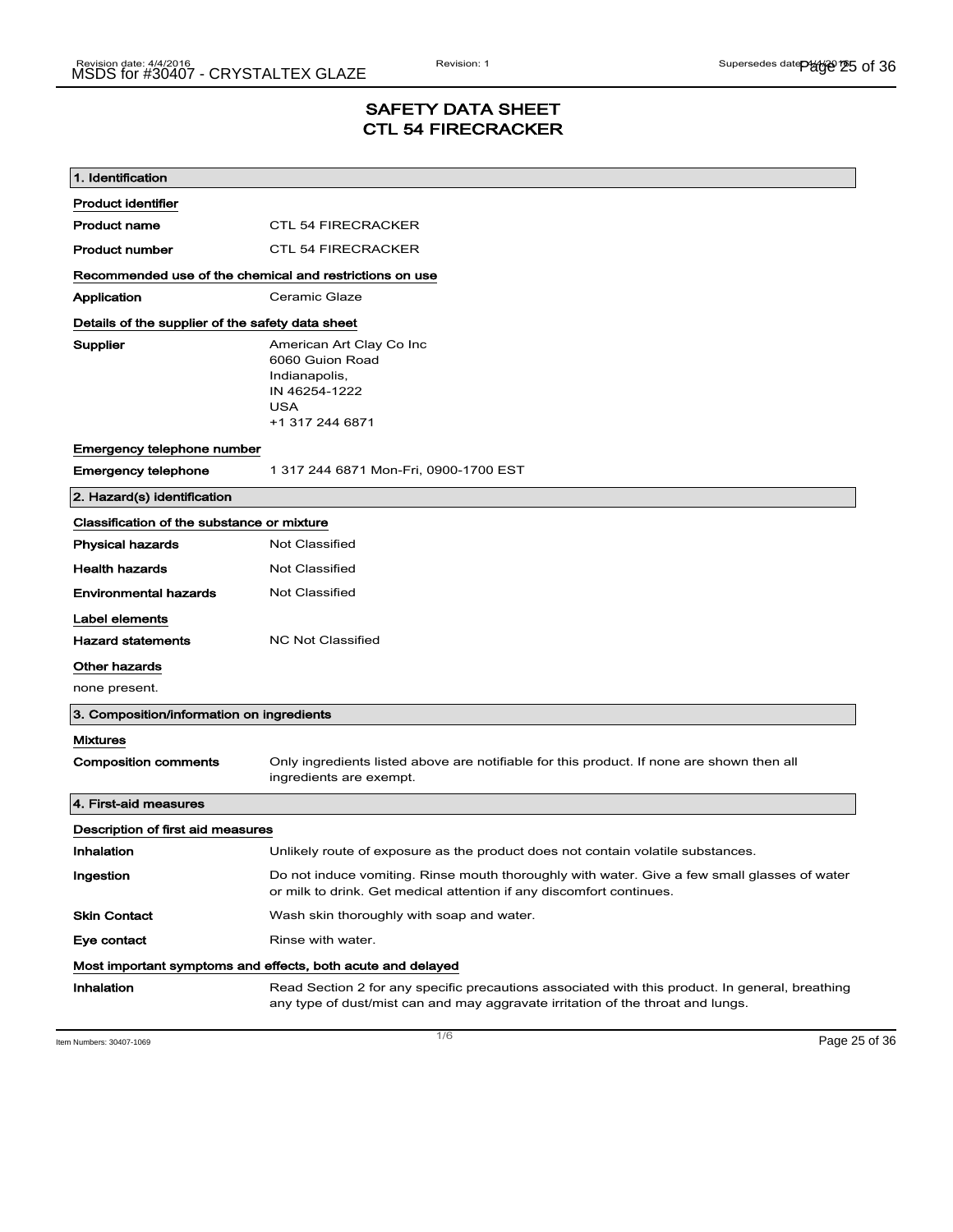| Ingestion                                                    | Read Section 2 for any specific precautions associated with the use of this product. Products<br>with specific warnings about ingestion will give guidance there.                                                                                                                                           |
|--------------------------------------------------------------|-------------------------------------------------------------------------------------------------------------------------------------------------------------------------------------------------------------------------------------------------------------------------------------------------------------|
| Skin contact                                                 | Read Section 2 for any specific precautions associated with the use of this product. In general<br>most ceramic glazes, clays and special products will tend to have a drying effect on the skin<br>and may cause some sensitivity to users with sensitive skin.                                            |
| Eye contact                                                  | Read Section 2 for any specific precautions associated with the use of this product. In general<br>most ceramic and special products contain materials that maybe abrasive to eyes. Keeping<br>materials from contacting the eyes is prudent. If contact does occur, flush with clean water, do<br>not rub. |
|                                                              | Indication of immediate medical attention and special treatment needed                                                                                                                                                                                                                                      |
| Notes for the doctor                                         | Treat symptomatically.                                                                                                                                                                                                                                                                                      |
| 5.Fire-fighting measures                                     |                                                                                                                                                                                                                                                                                                             |
| Extinguishing media                                          |                                                                                                                                                                                                                                                                                                             |
| Suitable extinguishing media                                 | Use fire-extinguishing media suitable for the surrounding fire.                                                                                                                                                                                                                                             |
| Special hazards arising from the substance or mixture        |                                                                                                                                                                                                                                                                                                             |
| Specific hazards                                             | The product is not believed to present a hazard due to its physical nature.                                                                                                                                                                                                                                 |
| Advice for firefighters                                      |                                                                                                                                                                                                                                                                                                             |
| Special protective equipment<br>for firefighters             | Use protective equipment appropriate for surrounding materials.                                                                                                                                                                                                                                             |
| 6. Accidental release measures                               |                                                                                                                                                                                                                                                                                                             |
|                                                              |                                                                                                                                                                                                                                                                                                             |
|                                                              | Personal precautions, protective equipment and emergency procedures                                                                                                                                                                                                                                         |
| Personal precautions                                         | For personal protection, see Section 8.                                                                                                                                                                                                                                                                     |
| Environmental precautions                                    |                                                                                                                                                                                                                                                                                                             |
| Environmental precautions                                    | Please read Section 2 completely. If any environmental warnings such as; H411 or H412 are<br>listed in Section 2, please use appropriate procedures when disposing of product and<br>container. Do not put materials into waterways or sewers.                                                              |
| Methods and material for containment and cleaning up         |                                                                                                                                                                                                                                                                                                             |
| Methods for cleaning up                                      | Collect spillage for reclamation or absorb in vermiculite, dry sand or similar material.                                                                                                                                                                                                                    |
| Reference to other sections                                  | For waste disposal, see Section 13. For personal protection, see Section 8.                                                                                                                                                                                                                                 |
| 7. Handling and storage                                      |                                                                                                                                                                                                                                                                                                             |
| Precautions for safe handling                                |                                                                                                                                                                                                                                                                                                             |
| Usage precautions                                            | Read label before use. Do not eat, drink or smoke when using this product. Good personal<br>hygiene procedures should be implemented. Wash hands and any other contaminated areas<br>of the body with soap and water before leaving the work site.                                                          |
| Conditions for safe storage, including any incompatibilities |                                                                                                                                                                                                                                                                                                             |
| Storage precautions                                          | Store in tightly-closed, original container in a dry and cool place.                                                                                                                                                                                                                                        |
| Specific end uses(s)                                         |                                                                                                                                                                                                                                                                                                             |
| Specific end use(s)                                          | The identified uses for this product are detailed in Section 1.2.                                                                                                                                                                                                                                           |

# CTL 54 FIRECRACKER

Item Numbers: 30407-1069 Page 26 of 36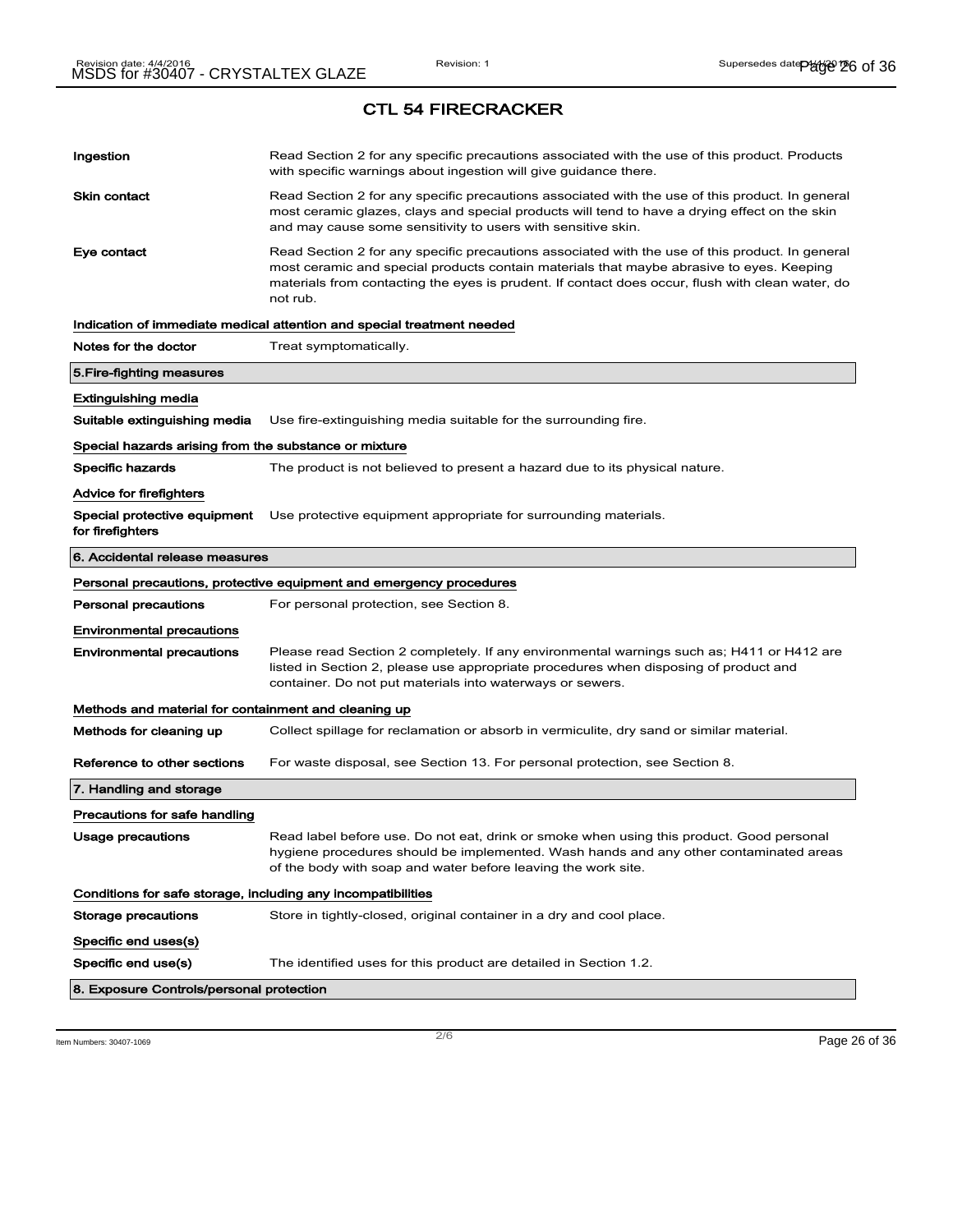## CTL 54 FIRECRACKER

| Ingredient comments                 | Only ingredients listed n Section 3 are notifiable for this product. If none are shown then all<br>ingredients are exempt.                                                                                           |
|-------------------------------------|----------------------------------------------------------------------------------------------------------------------------------------------------------------------------------------------------------------------|
| <b>Exposure controls</b>            |                                                                                                                                                                                                                      |
| Appropriate engineering<br>controls | No specific ventilations requirements unless the "FAN" pictogram is shown above or specified<br>in Section 2.                                                                                                        |
| Eye/face protection                 | No specific eye protection required unless the "EYE PROTECTION" pictogram is shown<br>above or specified in Section 2.                                                                                               |
| <b>Hand protection</b>              | No specific hand protection required unless the "HAND PROTECTION" pictogram is shown<br>above or specified in Section 2.                                                                                             |
| Hygiene measures                    | Using good personal hygiene practices is always appropriate. Keeping a clean work space,<br>cleaning up properly when done, and not eating, drinking or smoking when using this product.                             |
| <b>Respiratory protection</b>       | No specific respiratory protection required unless the "RESPIRATOR" pictogram is shown<br>above or specified in Section 2. Using the appropriate certified protection for the operation is<br>important if required. |

#### 9. Physical and Chemical Properties

## Information on basic physical and chemical properties

| Appearance                                      | Colored liquid.           |
|-------------------------------------------------|---------------------------|
| Color                                           | Various colors.           |
| Odor                                            | Almost odorless.          |
| <b>Odor threshold</b>                           | No information available. |
| рH                                              | $6 - 8$                   |
| Melting point                                   | No information available. |
| Initial boiling point and range                 | No information available. |
| <b>Flash point</b>                              | No information available. |
| <b>Evaporation rate</b>                         | No information available. |
| Flammability (solid, gas)                       | No information available. |
| Upper/lower flammability or<br>explosive limits | No information available. |
| Vapour pressure                                 | No information available. |
| <b>Relative density</b>                         | Greater than 1.0          |
| Solubility(ies)                                 | Not applicable.           |
| <b>Partition coefficient</b>                    | No information available. |
| <b>Auto-ignition temperature</b>                | Not applicable.           |
| <b>Decomposition Temperature</b>                | No information available. |
| <b>Viscosity</b>                                | No information available. |
| <b>Explosive properties</b>                     | none                      |
| <b>Oxidising properties</b>                     | none                      |
| Other information                               | Not applicable.           |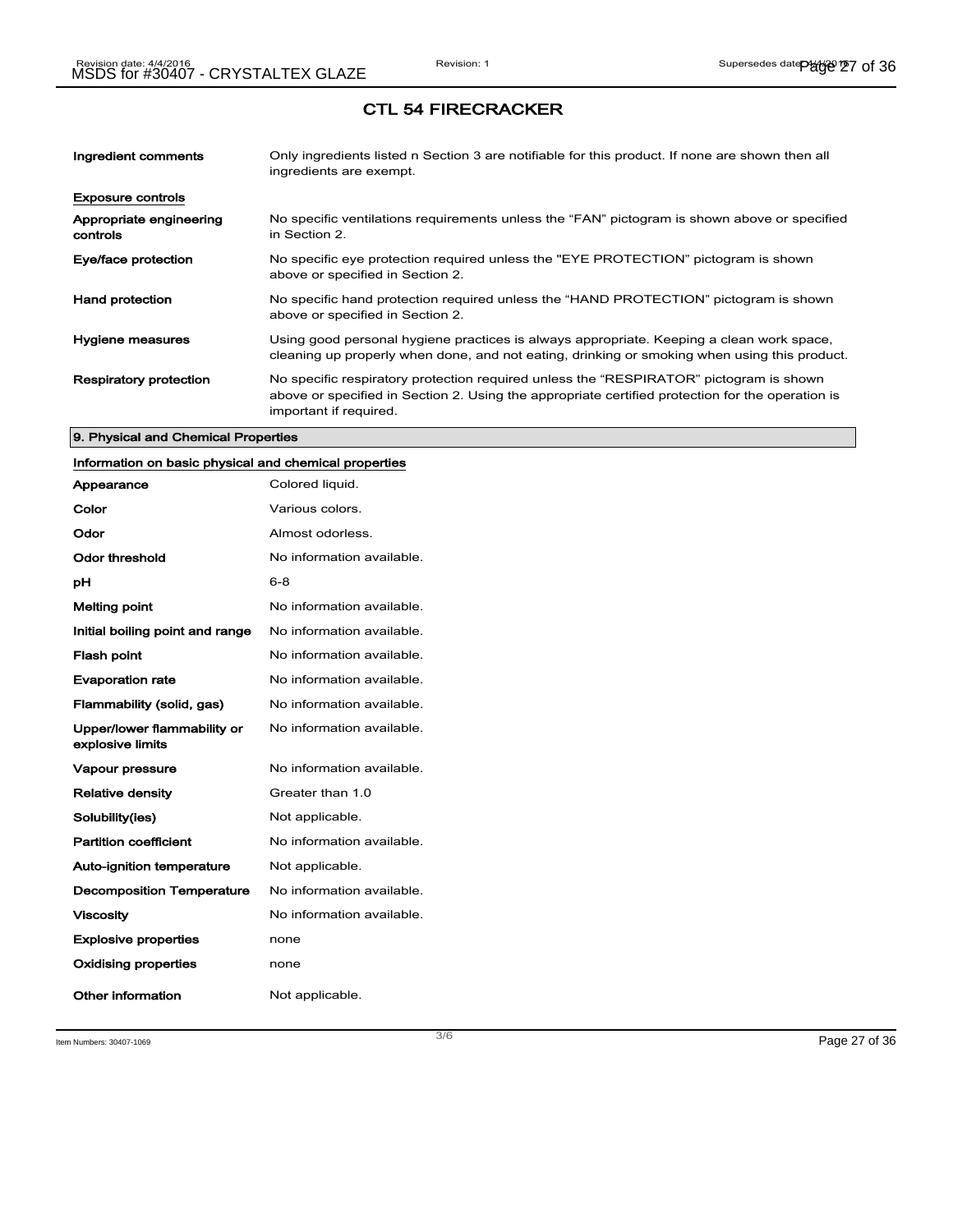# 10. Stability and reactivity Reactivity There are no known reactivity hazards associated with this product. Stability Mo particular stability concerns. Possibility of hazardous reactions None known. Conditions to avoid None known. Materials to avoid None known. Hazardous decomposition products None known. 11. Toxicological information Information on toxicological effects Toxicological effects Please read Section 2 thoroughly to understand the toxicological risks, (if any) and precautions for safe use (if any). Skin corrosion/irritation Skin sensitization **Skin sensitisation** Based on available data the classification criteria are not met. Eye contact May cause temporary eye irritation. 12. Ecological Information Ecotoxicity Please read Section 2 completely. If any environmental warnings such as; H411 or H412 are listed in Section 2, please use appropriate procedures when disposing of product and container. Do not put materials into waterways or sewers. **Toxicity** Toxicity **Please read Section 2 completely. If any environmental warnings such as; H411 or H412 are** listed in Section 2, please use appropriate procedures when disposing of product and container. Do not put materials into waterways or sewers. Persistence and degradability Persistence and degradability No data available. Biodegradation Not inherently biodegradable. Bioaccumulative potential Partition coefficient No information available. Mobility in soil Mobility Semi-mobile. Results of PBT and vPvB assessment Results of PBT and vPvB assessment This product does not contain any substances classified as PBT or vPvB. Other adverse effects

## CTL 54 FIRECRACKER

Item Numbers: 30407-1069 Page 28 of 36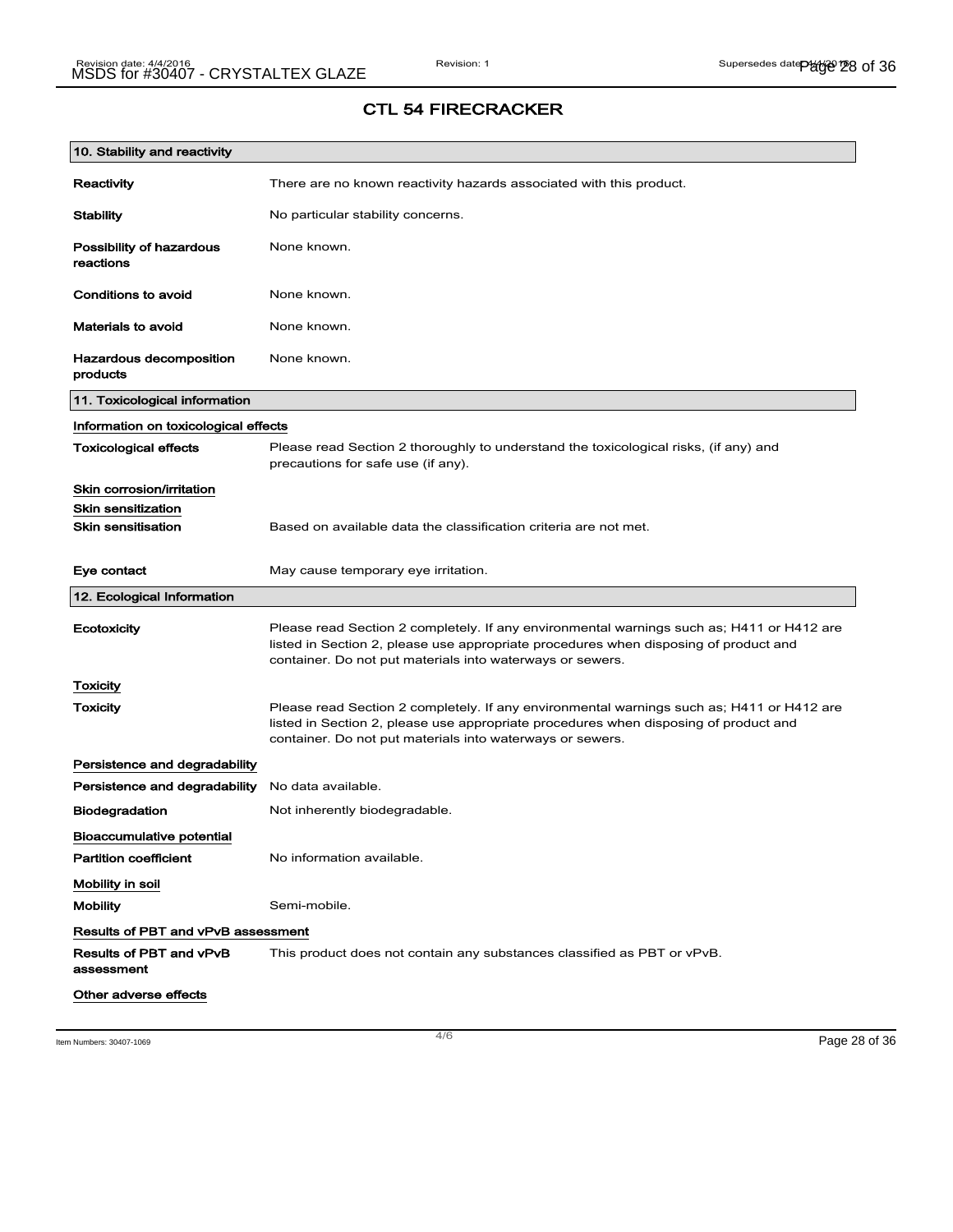## CTL 54 FIRECRACKER

| Other adverse effects                                                                                                                                                                                                                             | None known.                                                                                                                                                                                  |  |
|---------------------------------------------------------------------------------------------------------------------------------------------------------------------------------------------------------------------------------------------------|----------------------------------------------------------------------------------------------------------------------------------------------------------------------------------------------|--|
| 13. Disposal considerations                                                                                                                                                                                                                       |                                                                                                                                                                                              |  |
| Waste treatment methods                                                                                                                                                                                                                           |                                                                                                                                                                                              |  |
| <b>General information</b>                                                                                                                                                                                                                        | Dispose of waste product or used containers in accordance with local regulations When<br>handling waste, the safety precautions applying to handling of the product should be<br>considered. |  |
| 14. Transport information                                                                                                                                                                                                                         |                                                                                                                                                                                              |  |
| General                                                                                                                                                                                                                                           | The product is not covered by international regulations on the transport of dangerous goods<br>(IMDG, IATA, DoT).                                                                            |  |
| UN Number                                                                                                                                                                                                                                         |                                                                                                                                                                                              |  |
| Not applicable.                                                                                                                                                                                                                                   |                                                                                                                                                                                              |  |
| UN proper shipping name                                                                                                                                                                                                                           |                                                                                                                                                                                              |  |
| Not applicable.                                                                                                                                                                                                                                   |                                                                                                                                                                                              |  |
| Transport hazard class(es)                                                                                                                                                                                                                        |                                                                                                                                                                                              |  |
| No transport warning sign required.                                                                                                                                                                                                               |                                                                                                                                                                                              |  |
| Packing group                                                                                                                                                                                                                                     |                                                                                                                                                                                              |  |
| Not applicable.                                                                                                                                                                                                                                   |                                                                                                                                                                                              |  |
| <b>Environmental hazards</b>                                                                                                                                                                                                                      |                                                                                                                                                                                              |  |
| <b>Environmentally Hazardous Substance</b><br>Please refer to Section 2 for any environmental hazards associated with this product. If H411/H412 warnings are shown then<br>please verify packaging and labeling requirements for larger volumes. |                                                                                                                                                                                              |  |
| Special precautions for user                                                                                                                                                                                                                      |                                                                                                                                                                                              |  |
| Not applicable.                                                                                                                                                                                                                                   |                                                                                                                                                                                              |  |
| <b>Transport in bulk according to</b> Not applicable.<br>Annex II of MARPOL 73/78<br>and the IBC Code                                                                                                                                             |                                                                                                                                                                                              |  |
| 15. Regulatory information                                                                                                                                                                                                                        |                                                                                                                                                                                              |  |
| <b>US State Regulations</b><br>None of the ingredients are listed or exempt.<br>Inventories                                                                                                                                                       | California Proposition 65 Carcinogens and Reproductive Toxins                                                                                                                                |  |
| Canada - DSL/NDSL                                                                                                                                                                                                                                 |                                                                                                                                                                                              |  |
| All the ingredients are listed or exempt.                                                                                                                                                                                                         |                                                                                                                                                                                              |  |

US - TSCA

All the ingredients are listed or exempt.

#### US - TSCA 12(b) Export Notification

All the ingredients are listed or exempt.

### 16. Other information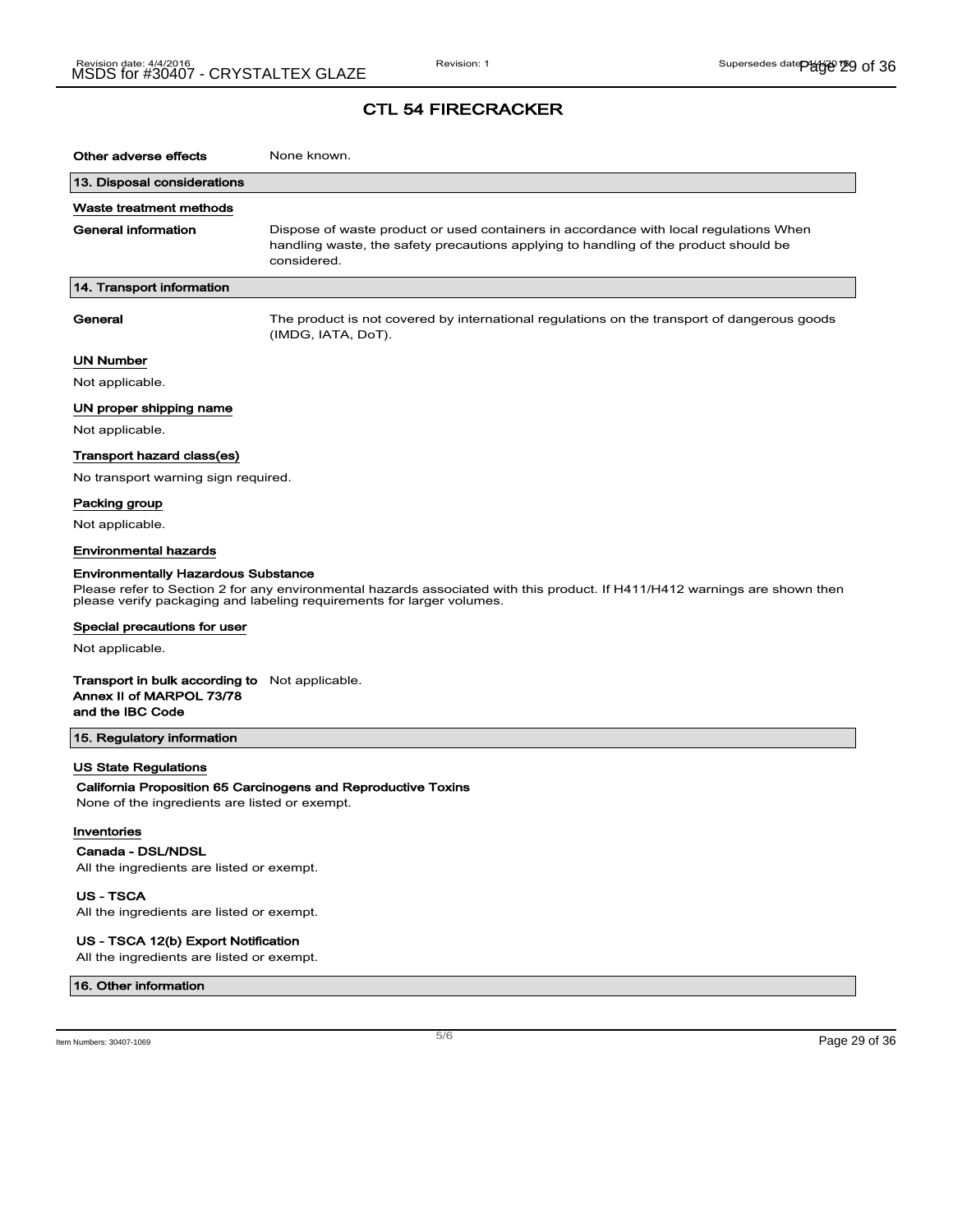CTL 54 FIRECRACKER

| General information  | The following are the top 5 materials by weight listed for New Jersey (if applicable):- Water<br>7732-18-5, Non Lead Frit65997-18-4, Hydrated Aluminum Silicate1332-58-7, Calcium Silicate<br>13983-17-0<br>Various Pigments |
|----------------------|------------------------------------------------------------------------------------------------------------------------------------------------------------------------------------------------------------------------------|
| <b>Revision date</b> | 4/4/2016                                                                                                                                                                                                                     |
| <b>Revision</b>      |                                                                                                                                                                                                                              |
| Supersedes date      | 4/4/2016                                                                                                                                                                                                                     |
| SDS No.              | 5009                                                                                                                                                                                                                         |

This information relates only to the specific material designated and may not be valid for such material used in combination<br>with any other materials or in any process. Such information is, to the best of the company's kn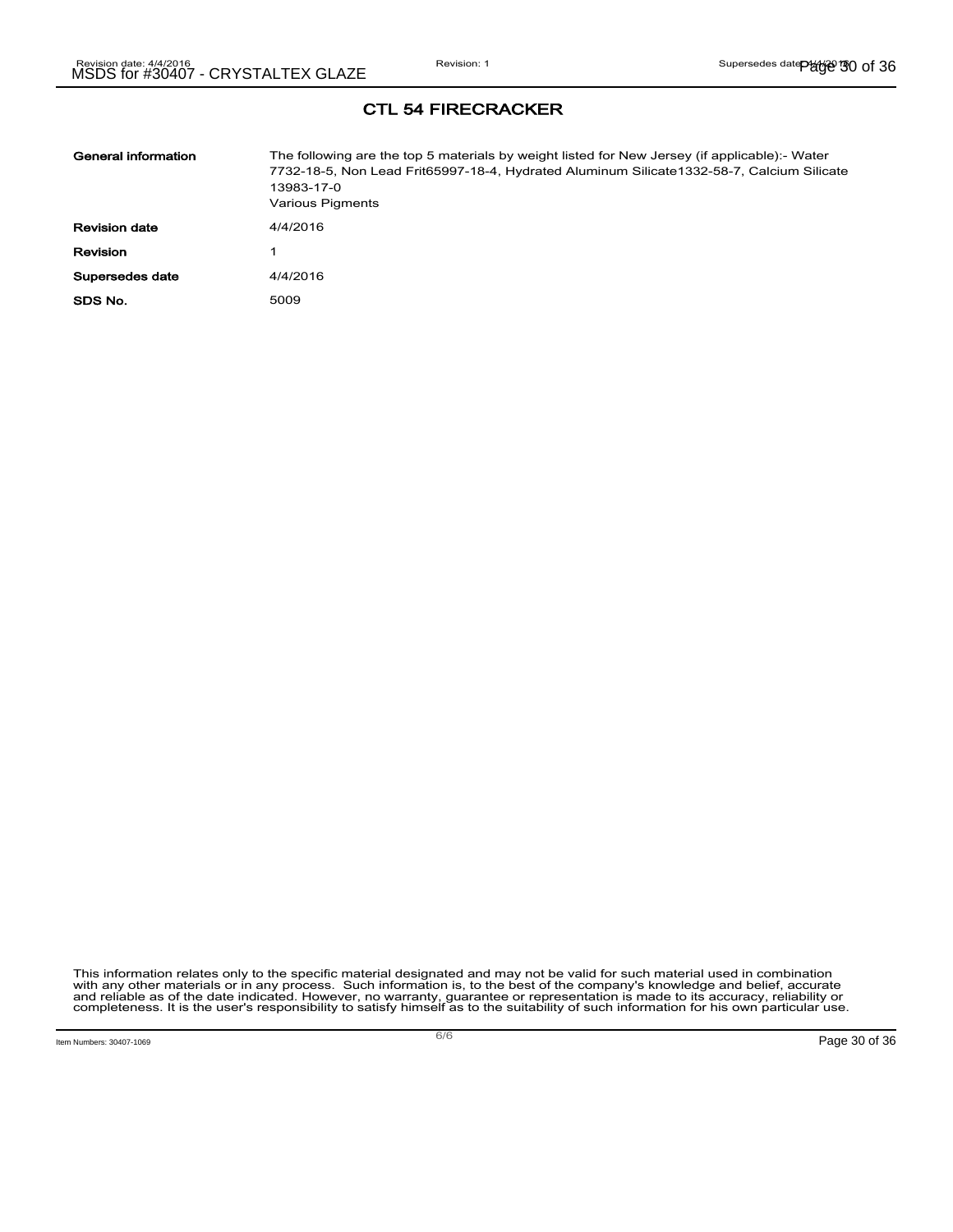## SAFETY DATA SHEET CTL 61 BUTTERCUP

| 1. Identification                                       |                                                                                                                                                                                    |  |
|---------------------------------------------------------|------------------------------------------------------------------------------------------------------------------------------------------------------------------------------------|--|
| <b>Product identifier</b>                               |                                                                                                                                                                                    |  |
| <b>Product name</b>                                     | <b>CTL 61 BUTTERCUP</b>                                                                                                                                                            |  |
| <b>Product number</b>                                   | <b>CTL 61 BUTTERCUP</b>                                                                                                                                                            |  |
| Recommended use of the chemical and restrictions on use |                                                                                                                                                                                    |  |
| Application                                             | Ceramic Glaze                                                                                                                                                                      |  |
| Details of the supplier of the safety data sheet        |                                                                                                                                                                                    |  |
| Supplier                                                | American Art Clay Co Inc<br>6060 Guion Road<br>Indianapolis,<br>IN 46254-1222<br><b>USA</b><br>+1 317 244 6871                                                                     |  |
| Emergency telephone number                              |                                                                                                                                                                                    |  |
| <b>Emergency telephone</b>                              | 1 317 244 6871 Mon-Fri, 0900-1700 EST                                                                                                                                              |  |
| 2. Hazard(s) identification                             |                                                                                                                                                                                    |  |
| Classification of the substance or mixture              |                                                                                                                                                                                    |  |
| <b>Physical hazards</b>                                 | <b>Not Classified</b>                                                                                                                                                              |  |
| <b>Health hazards</b>                                   | Not Classified                                                                                                                                                                     |  |
| Label elements                                          |                                                                                                                                                                                    |  |
| <b>Hazard statements</b>                                | <b>NC Not Classified</b>                                                                                                                                                           |  |
| Other hazards                                           |                                                                                                                                                                                    |  |
| none present.                                           |                                                                                                                                                                                    |  |
| 3. Composition/information on ingredients               |                                                                                                                                                                                    |  |
| <b>Mixtures</b>                                         |                                                                                                                                                                                    |  |
| <b>Composition comments</b>                             | Only ingredients listed above are notifiable for this product. If none are shown then all<br>ingredients are exempt.                                                               |  |
| 4. First-aid measures                                   |                                                                                                                                                                                    |  |
| Description of first aid measures                       |                                                                                                                                                                                    |  |
| Inhalation                                              | Unlikely route of exposure as the product does not contain volatile substances.                                                                                                    |  |
| Ingestion                                               | Do not induce vomiting. Rinse mouth thoroughly with water. Give a few small glasses of water<br>or milk to drink. Get medical attention if any discomfort continues.               |  |
| <b>Skin Contact</b>                                     | Wash skin thoroughly with soap and water.                                                                                                                                          |  |
| Eye contact                                             | Rinse with water.                                                                                                                                                                  |  |
|                                                         | Most important symptoms and effects, both acute and delayed                                                                                                                        |  |
| Inhalation                                              | Read Section 2 for any specific precautions associated with this product. In general, breathing<br>any type of dust/mist can and may aggravate irritation of the throat and lungs. |  |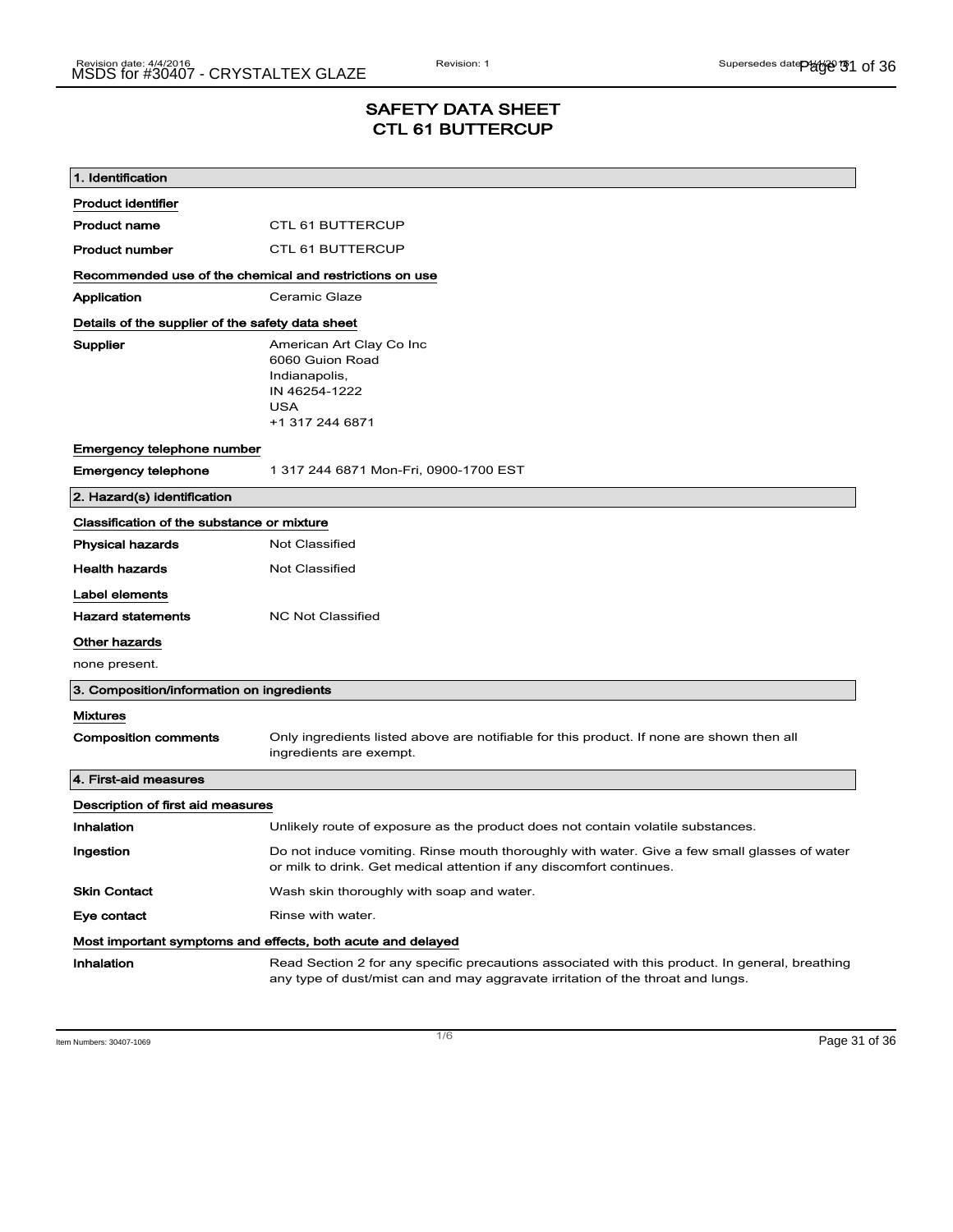CTL 61 BUTTERCUP

| Ingestion                                                    | Read Section 2 for any specific precautions associated with the use of this product. Products<br>with specific warnings about ingestion will give guidance there.                                                                                                                                           |
|--------------------------------------------------------------|-------------------------------------------------------------------------------------------------------------------------------------------------------------------------------------------------------------------------------------------------------------------------------------------------------------|
| <b>Skin contact</b>                                          | Read Section 2 for any specific precautions associated with the use of this product. In general<br>most ceramic glazes, clays and special products will tend to have a drying effect on the skin<br>and may cause some sensitivity to users with sensitive skin.                                            |
| Eye contact                                                  | Read Section 2 for any specific precautions associated with the use of this product. In general<br>most ceramic and special products contain materials that maybe abrasive to eyes. Keeping<br>materials from contacting the eyes is prudent. If contact does occur, flush with clean water, do<br>not rub. |
|                                                              | Indication of immediate medical attention and special treatment needed                                                                                                                                                                                                                                      |
| Notes for the doctor                                         | Treat symptomatically.                                                                                                                                                                                                                                                                                      |
| 5. Fire-fighting measures                                    |                                                                                                                                                                                                                                                                                                             |
| <b>Extinguishing media</b>                                   |                                                                                                                                                                                                                                                                                                             |
| Suitable extinguishing media                                 | Use fire-extinguishing media suitable for the surrounding fire.                                                                                                                                                                                                                                             |
| Special hazards arising from the substance or mixture        |                                                                                                                                                                                                                                                                                                             |
| <b>Specific hazards</b>                                      | The product is not believed to present a hazard due to its physical nature.                                                                                                                                                                                                                                 |
| Advice for firefighters                                      |                                                                                                                                                                                                                                                                                                             |
| Special protective equipment<br>for firefighters             | Use protective equipment appropriate for surrounding materials.                                                                                                                                                                                                                                             |
| 6. Accidental release measures                               |                                                                                                                                                                                                                                                                                                             |
|                                                              | Personal precautions, protective equipment and emergency procedures                                                                                                                                                                                                                                         |
| <b>Personal precautions</b>                                  | For personal protection, see Section 8.                                                                                                                                                                                                                                                                     |
| <b>Environmental precautions</b>                             |                                                                                                                                                                                                                                                                                                             |
| <b>Environmental precautions</b>                             | Please read Section 2 completely. If any environmental warnings such as; H411 or H412 are<br>listed in Section 2, please use appropriate procedures when disposing of product and<br>container. Do not put materials into waterways or sewers.                                                              |
| Methods and material for containment and cleaning up         |                                                                                                                                                                                                                                                                                                             |
| Methods for cleaning up                                      | Collect spillage for reclamation or absorb in vermiculite, dry sand or similar material.                                                                                                                                                                                                                    |
| Reference to other sections                                  | For waste disposal, see Section 13. For personal protection, see Section 8.                                                                                                                                                                                                                                 |
| 7. Handling and storage                                      |                                                                                                                                                                                                                                                                                                             |
| Precautions for safe handling                                |                                                                                                                                                                                                                                                                                                             |
| Usage precautions                                            | Read label before use. Do not eat, drink or smoke when using this product. Good personal<br>hygiene procedures should be implemented. Wash hands and any other contaminated areas<br>of the body with soap and water before leaving the work site.                                                          |
| Conditions for safe storage, including any incompatibilities |                                                                                                                                                                                                                                                                                                             |
| Storage precautions                                          | Store in tightly-closed, original container in a dry and cool place.                                                                                                                                                                                                                                        |
| Specific end uses(s)                                         |                                                                                                                                                                                                                                                                                                             |
| Specific end use(s)                                          | The identified uses for this product are detailed in Section 1.2.                                                                                                                                                                                                                                           |
| 8. Exposure Controls/personal protection                     |                                                                                                                                                                                                                                                                                                             |

Item Numbers: 30407-1069 Page 32 of 36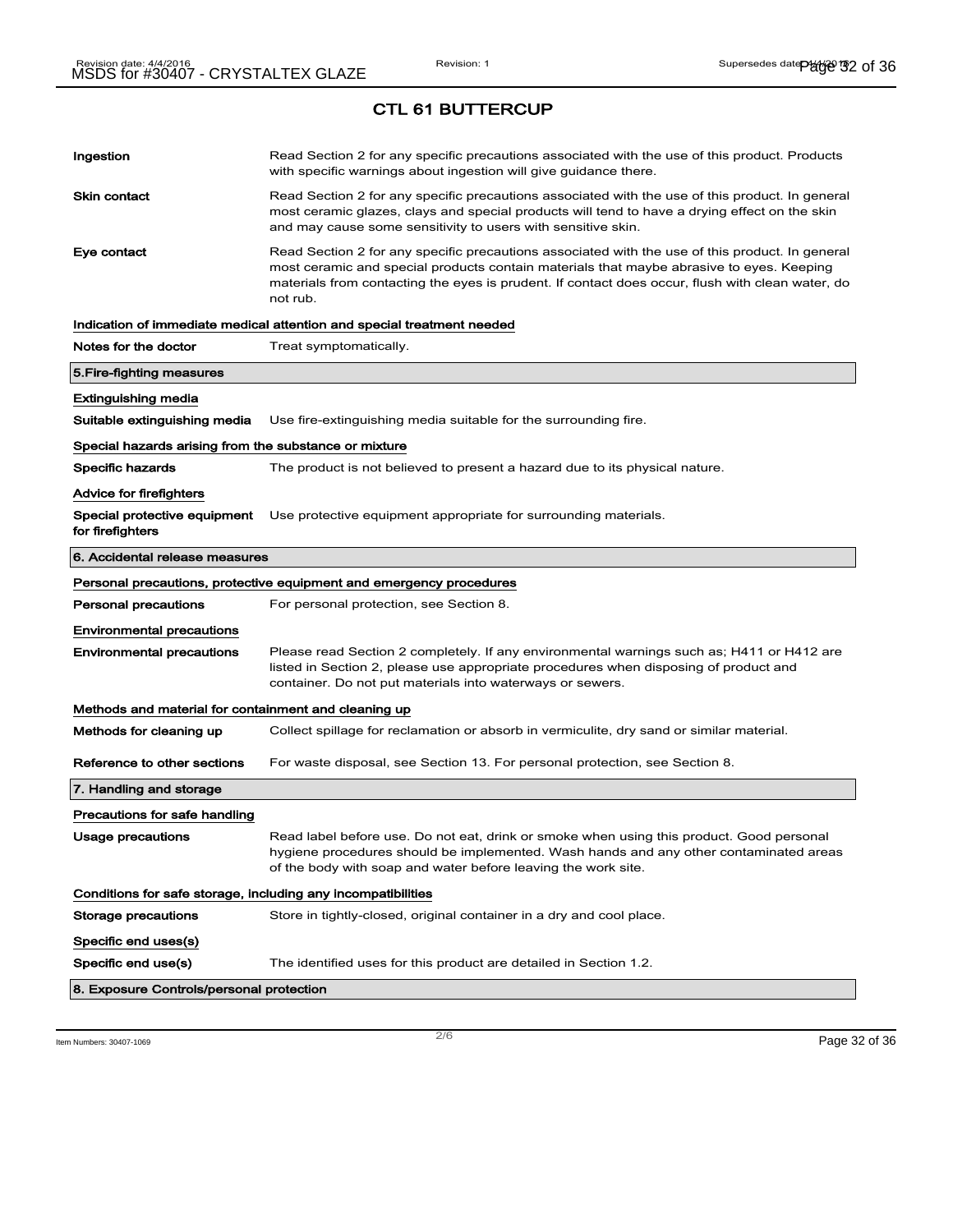## CTL 61 BUTTERCUP

| Ingredient comments                 | Only ingredients listed n Section 3 are notifiable for this product. If none are shown then all<br>ingredients are exempt.                                                                                           |
|-------------------------------------|----------------------------------------------------------------------------------------------------------------------------------------------------------------------------------------------------------------------|
| <b>Exposure controls</b>            |                                                                                                                                                                                                                      |
| Appropriate engineering<br>controls | No specific ventilations requirements unless the "FAN" pictogram is shown above or specified<br>in Section 2.                                                                                                        |
| Eye/face protection                 | No specific eye protection required unless the "EYE PROTECTION" pictogram is shown<br>above or specified in Section 2.                                                                                               |
| <b>Hand protection</b>              | No specific hand protection required unless the "HAND PROTECTION" pictogram is shown<br>above or specified in Section 2.                                                                                             |
| Hygiene measures                    | Using good personal hygiene practices is always appropriate. Keeping a clean work space,<br>cleaning up properly when done, and not eating, drinking or smoking when using this product.                             |
| <b>Respiratory protection</b>       | No specific respiratory protection required unless the "RESPIRATOR" pictogram is shown<br>above or specified in Section 2. Using the appropriate certified protection for the operation is<br>important if required. |

#### 9. Physical and Chemical Properties

## Information on basic physical and chemical properties

| Appearance                                      | Colored liquid.           |
|-------------------------------------------------|---------------------------|
| Color                                           | Various colors.           |
| Odor                                            | Almost odorless.          |
| Odor threshold                                  | No information available. |
| рH                                              | 6-8                       |
| <b>Melting point</b>                            | No information available. |
| Initial boiling point and range                 | No information available. |
| <b>Flash point</b>                              | No information available. |
| <b>Evaporation rate</b>                         | No information available. |
| Flammability (solid, gas)                       | No information available. |
| Upper/lower flammability or<br>explosive limits | No information available. |
| <b>Vapour pressure</b>                          | No information available. |
| <b>Relative density</b>                         | Greater than 1.0          |
| Solubility(ies)                                 | Not applicable.           |
| <b>Partition coefficient</b>                    | No information available. |
| <b>Auto-ignition temperature</b>                | Not applicable.           |
| <b>Decomposition Temperature</b>                | No information available. |
| <b>Viscosity</b>                                | No information available. |
| <b>Explosive properties</b>                     | none                      |
| <b>Oxidising properties</b>                     | none                      |
| Other information                               | Not applicable.           |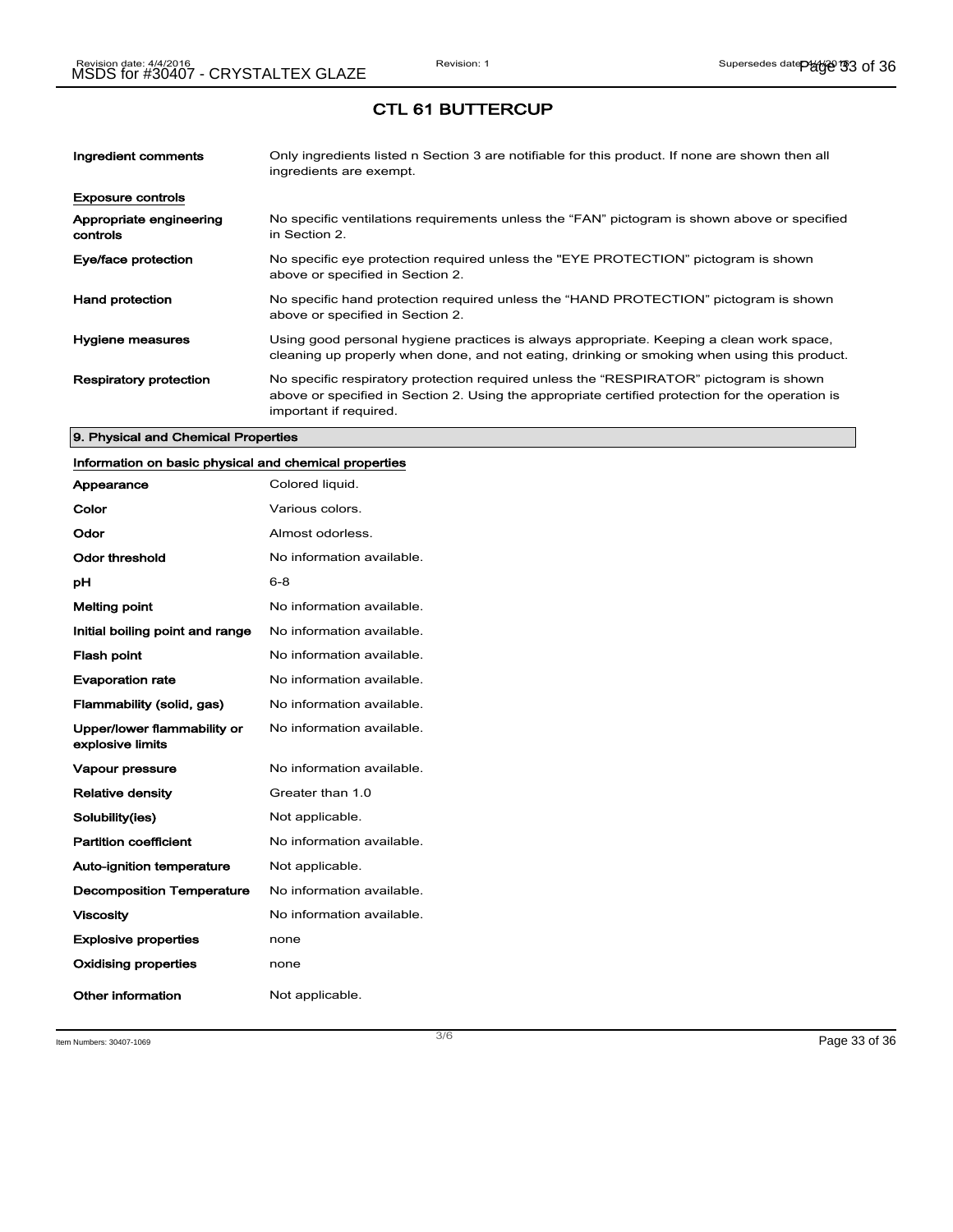## CTL 61 BUTTERCUP

| 10. Stability and reactivity              |                                                                                                                                                                                                                                                |
|-------------------------------------------|------------------------------------------------------------------------------------------------------------------------------------------------------------------------------------------------------------------------------------------------|
| Reactivity                                | There are no known reactivity hazards associated with this product.                                                                                                                                                                            |
| <b>Stability</b>                          | No particular stability concerns.                                                                                                                                                                                                              |
| Possibility of hazardous<br>reactions     | None known.                                                                                                                                                                                                                                    |
| Conditions to avoid                       | None known.                                                                                                                                                                                                                                    |
| <b>Materials to avoid</b>                 | None known.                                                                                                                                                                                                                                    |
| Hazardous decomposition<br>products       | None known.                                                                                                                                                                                                                                    |
| 11. Toxicological information             |                                                                                                                                                                                                                                                |
| Information on toxicological effects      |                                                                                                                                                                                                                                                |
| <b>Toxicological effects</b>              | Please read Section 2 thoroughly to understand the toxicological risks, (if any) and<br>precautions for safe use (if any).                                                                                                                     |
| Skin corrosion/irritation                 |                                                                                                                                                                                                                                                |
| <b>Skin sensitization</b>                 |                                                                                                                                                                                                                                                |
| <b>Skin sensitisation</b>                 | Based on available data the classification criteria are not met.                                                                                                                                                                               |
| Eye contact                               | May cause temporary eye irritation.                                                                                                                                                                                                            |
| 12. Ecological Information                |                                                                                                                                                                                                                                                |
| Ecotoxicity                               | Please read Section 2 completely. If any environmental warnings such as; H411 or H412 are<br>listed in Section 2, please use appropriate procedures when disposing of product and<br>container. Do not put materials into waterways or sewers. |
| Toxicity                                  |                                                                                                                                                                                                                                                |
| Toxicity                                  | Please read Section 2 completely. If any environmental warnings such as; H411 or H412 are<br>listed in Section 2, please use appropriate procedures when disposing of product and<br>container. Do not put materials into waterways or sewers. |
| Persistence and degradability             |                                                                                                                                                                                                                                                |
| Persistence and degradability             | No data available.                                                                                                                                                                                                                             |
| <b>Biodegradation</b>                     | Not inherently biodegradable.                                                                                                                                                                                                                  |
| <b>Bioaccumulative potential</b>          |                                                                                                                                                                                                                                                |
| <b>Partition coefficient</b>              | No information available.                                                                                                                                                                                                                      |
| Mobility in soil                          |                                                                                                                                                                                                                                                |
| <b>Mobility</b>                           | Semi-mobile.                                                                                                                                                                                                                                   |
| <b>Results of PBT and vPvB assessment</b> |                                                                                                                                                                                                                                                |
| Results of PBT and vPvB<br>assessment     | This product does not contain any substances classified as PBT or vPvB.                                                                                                                                                                        |
| Other adverse effects                     |                                                                                                                                                                                                                                                |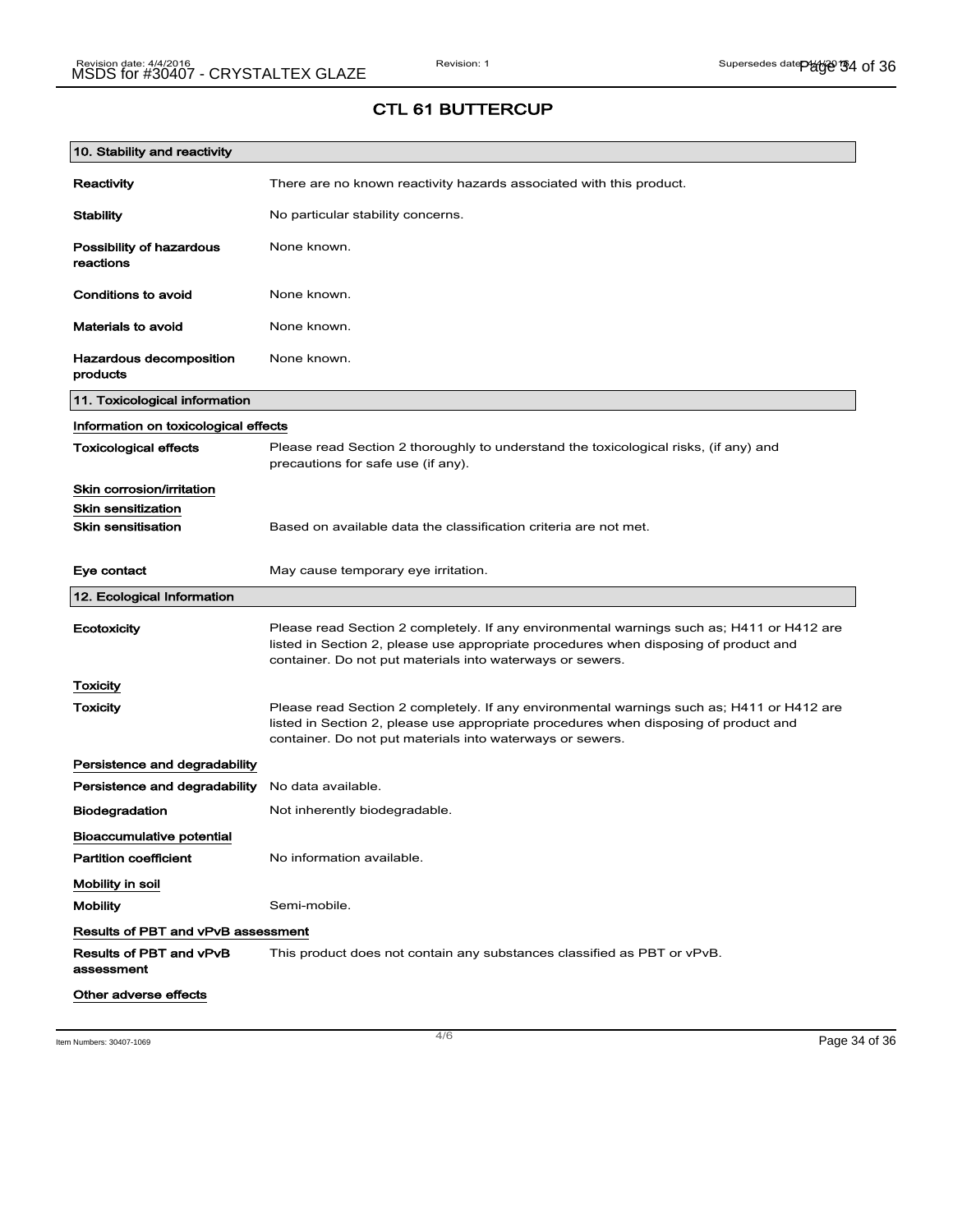## CTL 61 BUTTERCUP

| Other adverse effects                                                                                                                                                                                                                             | None known.                                                                                                                                                                                  |  |
|---------------------------------------------------------------------------------------------------------------------------------------------------------------------------------------------------------------------------------------------------|----------------------------------------------------------------------------------------------------------------------------------------------------------------------------------------------|--|
| 13. Disposal considerations                                                                                                                                                                                                                       |                                                                                                                                                                                              |  |
| Waste treatment methods                                                                                                                                                                                                                           |                                                                                                                                                                                              |  |
| <b>General information</b>                                                                                                                                                                                                                        | Dispose of waste product or used containers in accordance with local regulations When<br>handling waste, the safety precautions applying to handling of the product should be<br>considered. |  |
| 14. Transport information                                                                                                                                                                                                                         |                                                                                                                                                                                              |  |
| General                                                                                                                                                                                                                                           | The product is not covered by international regulations on the transport of dangerous goods<br>(IMDG, IATA, DoT).                                                                            |  |
| <b>UN Number</b>                                                                                                                                                                                                                                  |                                                                                                                                                                                              |  |
| Not applicable.                                                                                                                                                                                                                                   |                                                                                                                                                                                              |  |
| UN proper shipping name                                                                                                                                                                                                                           |                                                                                                                                                                                              |  |
| Not applicable.                                                                                                                                                                                                                                   |                                                                                                                                                                                              |  |
| Transport hazard class(es)                                                                                                                                                                                                                        |                                                                                                                                                                                              |  |
| No transport warning sign required.                                                                                                                                                                                                               |                                                                                                                                                                                              |  |
| Packing group                                                                                                                                                                                                                                     |                                                                                                                                                                                              |  |
| Not applicable.                                                                                                                                                                                                                                   |                                                                                                                                                                                              |  |
| <b>Environmental hazards</b>                                                                                                                                                                                                                      |                                                                                                                                                                                              |  |
| <b>Environmentally Hazardous Substance</b><br>Please refer to Section 2 for any environmental hazards associated with this product. If H411/H412 warnings are shown then<br>please verify packaging and labeling requirements for larger volumes. |                                                                                                                                                                                              |  |
| Special precautions for user                                                                                                                                                                                                                      |                                                                                                                                                                                              |  |
| Not applicable.                                                                                                                                                                                                                                   |                                                                                                                                                                                              |  |
| <b>Transport in bulk according to</b> Not applicable.<br>Annex II of MARPOL 73/78<br>and the IBC Code                                                                                                                                             |                                                                                                                                                                                              |  |
| 15. Regulatory information                                                                                                                                                                                                                        |                                                                                                                                                                                              |  |
| <b>US State Regulations</b><br>None of the ingredients are listed or exempt.                                                                                                                                                                      | California Proposition 65 Carcinogens and Reproductive Toxins                                                                                                                                |  |
| Inventories                                                                                                                                                                                                                                       |                                                                                                                                                                                              |  |
| Canada - DSL/NDSL<br>All the ingredients are listed or exempt.                                                                                                                                                                                    |                                                                                                                                                                                              |  |

US - TSCA

All the ingredients are listed or exempt.

#### US - TSCA 12(b) Export Notification

All the ingredients are listed or exempt.

#### 16. Other information